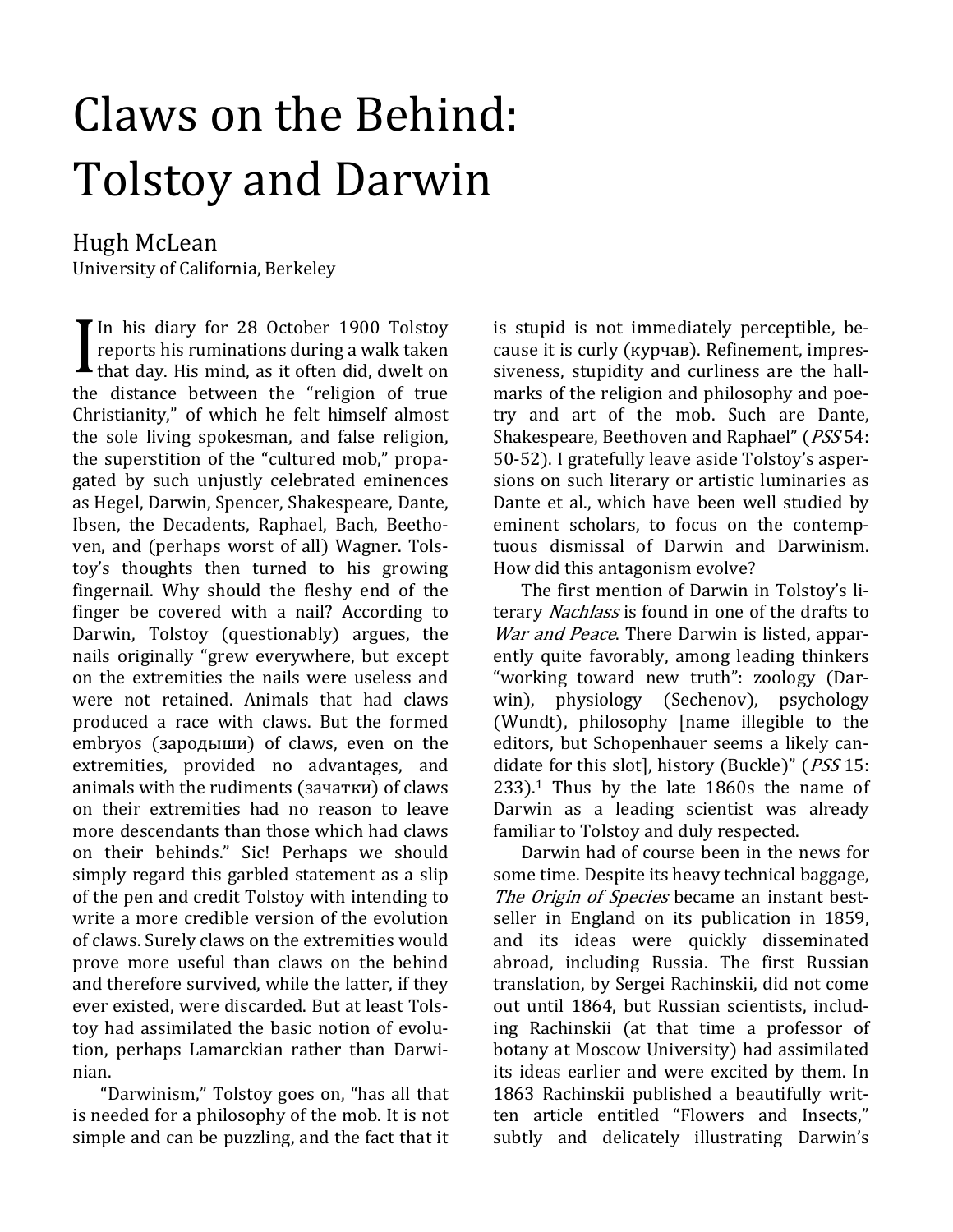discoveries. This essay is the best type of *haute* vulgarisation. The author gently leads his readers out into the fields to look closely at the grasses that grow there. Eventually, to help explain how these grasses became what they are through a process of adaptation to environmental conditions and fierce competition among rival species, he tells of the appearance of "one of the most brilliant books ever written in the natural sciences," Darwin's Origin. Rachinskii concludes with the announcement that a Russian translation of this great work is being prepared, but modestly refrains from identifying himself as the translator. Whether Tolstoy read this article we do not know, but he might well have done so: His own story, "The Cossacks," marking his reemergence as a writer of fiction after a four-year hiatus, appeared in the very same issue of Russkii Vestnik (January 1863).

A noteworthy feature of this early article by Rachinskii is its stress on the mutual dependence of organisms, for instance, flowers' dependence on insects for pollination. This kind of "mutual aid" was later celebrated by Pyotr Kropotkin as a counterbalance to the grim picture put forward by other evolutionists of a pitiless and lethal struggle for existence, pitting all against all.2 However, Rachinskii also makes clear the overwhelming importance of death in the biological world, noting especially (as Darwin also did), how disastrous it would be if all the individuals produced by the stupendous reproductive powers of all species were to survive. He calculates, for instance, that if all the 2,500 to 3,000 seeds produced by each poppy were to mature and produce seeds that then continued to do the same, in six generations all the land on the globe would be completely covered by poppies.

I wish to pause briefly on the matter of Tolstoy's relations with Rachinskii, since they seem culturally illustrative. Back in 1858, the same Rachinskii had proposed to translate Tolstoy's military stories—into what language is not clear3—and Tolstoy wanted him to un-

derstand that in "Sevastopol in May" certain patriotic sentences denying Russian responsibility for the Crimean War had been inserted by Ivan Panaev, then an editor of *Sovremennik*, and were not his.4 (No such translation ever appeared.) There was yet another, more lasting strand of connection between Tolstoy and Rachinskii: schools. Sergei Rachinskii (1833- 1902) and his brother Konstantin (1838- 1909) together with their sister Varvara (1836-1910), both in the 1860s and 1870s, were following Tolstoy's example and sponsoring schools for peasant children on their estates. Sergei Rachinskii read Tolstoy's shortlived pedagogical journal Yasnaya Polyana, and Tolstoy seems to have asked him to contribute to it.5 On 7 August 1862 Tolstoy wrote to Rachinskii, warning him against hiring exseminarians as teachers, since they invariably prove too "ideological," regarding it as their mission to eradicate the peasants' "superstition" (PSS 60: 433-34).<sup>6</sup> Tolstoy and Rachinskii seem to have been acquainted for at the end of the letter Tolstoy sends warm greetings to "all your family."

In the late 1870s Tolstoy and Rachinskii again corresponded about schools. Their letters were not only cordial, but one of Tolstoy's contained an actual declaration of love ("Я вас очень люблю").7 However, the love does not seem to have drawn Tolstoy to any recognition of Rachinskii's professional standing as a scientist. The Tolstoy–Rachinskii dialogue veered from pedagogy into literature, and it was in a letter to Rachinskii (27 January 1878), in reply to a question about the structure of Anna Karenina, that Tolstoy made the famous statement that Tolstoy scholars know by heart ("I am proud of the architecture—the arches are joined in such a way that you cannot discover where the keystone is" (PSS 62: 377)). But how many of us have bothered to find out who Rachinskii was?

What seems to me significant in this relationship is that despite personal acquaintance and some very cordial exchanges about peasant schools, at no time did Tolstoy appear to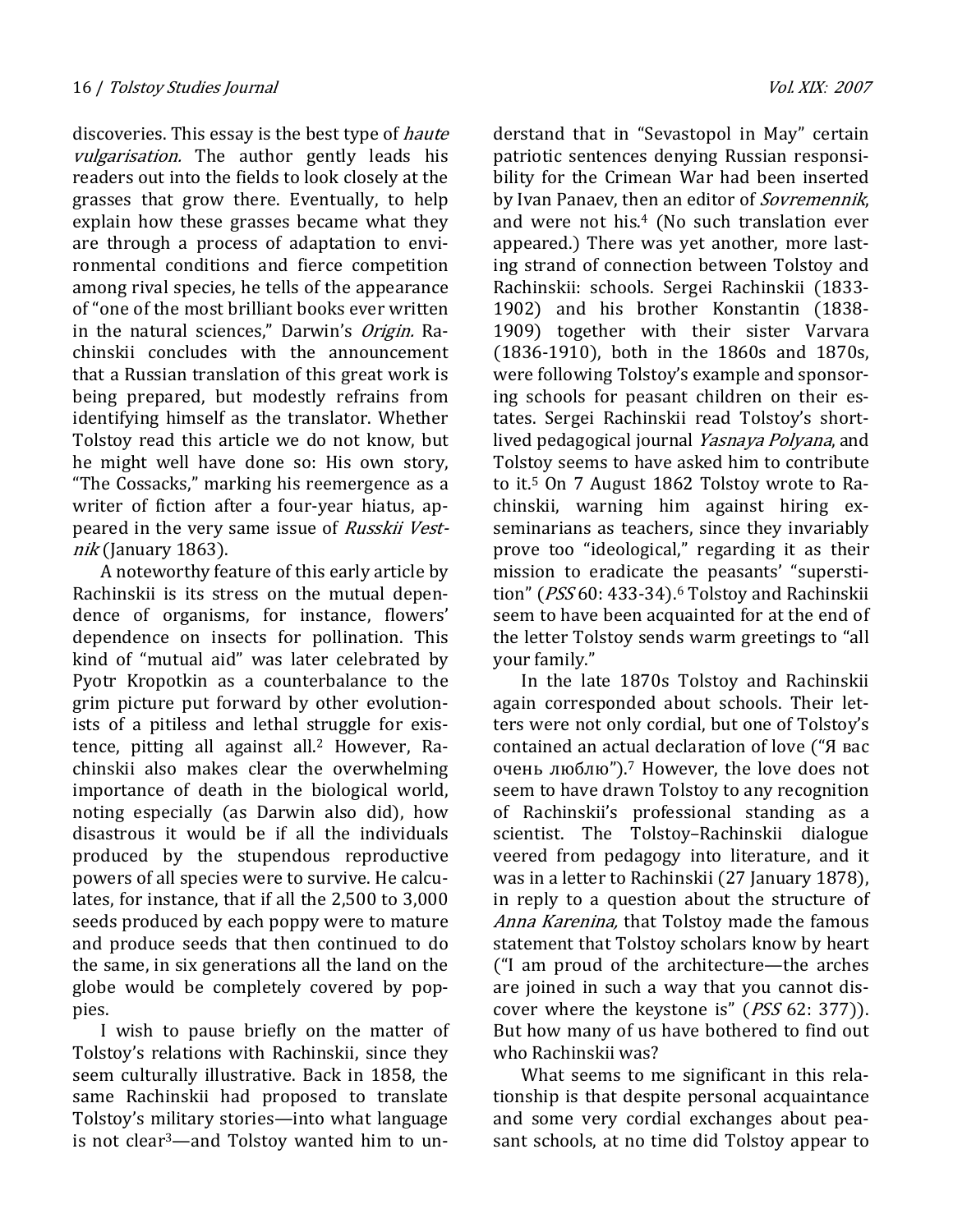recognize that Rachinskii was a person of some distinction in his own right, a professional scientist and a university professor. (Actually, in 1866, along with four other Moscow University professors, including Tolstoy's sometime friend, B. N. Chicherin, Rachinskii resigned his position in protest against highhanded behavior by the university administration.) Tolstoy's obliviousness reminds one of the famous "two cultures" of C. P. Snow. The sciences and the humanities are two distinct spheres that never meet. In fact, in this case they do meet, but only from one side: The scientist is quite well informed about Tolstoy's literary accomplishments and discusses them intelligently with him, whereas Tolstoy draws a complete blank on Rachinskii's science.

Like many humanists, Tolstoy never showed much interest in science. In 1859 he wrote to Chicherin that he had "begun to study the natural sciences" ( $PSS 60: 316$ ),<sup>8</sup> and earlier that year his diary mysteriously reports that "on August 6 I went to Moscow and began to dream of botany. Of course, it was a dream and childish" ( $PSS$  48: 21).<sup>9</sup> Whatever they were, these studies do not seem to have gotten very far. Later, when he was organizing and running a school, Tolstoy did consider science a necessary part of the curriculum and spent some effort reviewing science textbooks used in British schools (PSS 8: 397). In Weimar in 1860 Tolstoy had met a young graduate of the Jena Polytechnic Institute named Gustav Keller and engaged him as a teacher for the Yasnaya Polyana school, especially to "conduct experiments in physics and chemistry."10 However, in a later account of the actual school, Keller is listed as a teacher of *drawing*.<sup>11</sup> There seems to be no record of Keller's experiments, but a teacher's diary does report experiments carried out by students and also that Tolstoy himself performed physics demonstrations.<sup>12</sup>

Later in life Tolstoy developed a marked antagonism to science, regarding as especially invalid its prestige among intellectuals and its claims to offer general truths about the world and life. His aversion was expressed most vehemently in his preface to a Russian translation of an article entitled "Modern Science" by the English essayist Edward Carpenter.<sup>13</sup> Scientists, Tolstoy proclaims, study the wrong problems and evade the right ones. Ordinary people, whose toil actually supports the scientists, naturally look to them for answers to the basic existential questions: What is life for? Why am I here? How should I live? But the scientists assiduously avoid such questions. Symbolizing their elitism and distance, they answer in French, "Vous êtes hors la question, cela n'est pas du domaine de la science" (PSS 17:  $140$ <sup>14</sup> (You are off the question; that is not in the domain of science). Instead, mainly for their own amusement, they occupy themselves with problems as remote as possible from the concerns of ordinary folk.

When the ordinary person asks, how should I live, how [should I] relate to my family, to my neighbors, and to foreigners, how can I control my passions, what should I believe and not believe, and much else, what does our science answer him? It triumphantly tells him how many miles separate the earth from the sun, how many millions of vibrations per second in the ether constitute light, how many vibrations in the air make sound. It will tell about the chemical composition of the Milky Way, about a new element called helium, about microorganisms and their excreta […] about X-rays and so forth. 'But I don't need any of that,' says the ordinary man. 'I need to know how to live.' (PSS 31: 89-90)

That question, say the scientists, belongs to sociology. But before we can answer a sociological question, we must first answer zoological, botanical, and physiological questions; and to answer those questions we must answer questions of physics and chemistry, and we must agree about the form of infinitesimally small atoms and about how the weightless and inelastic ether conveys motion (PSS 31: 90).

Tolstoy was equally unwilling to see any benefit in applied science or the remarkable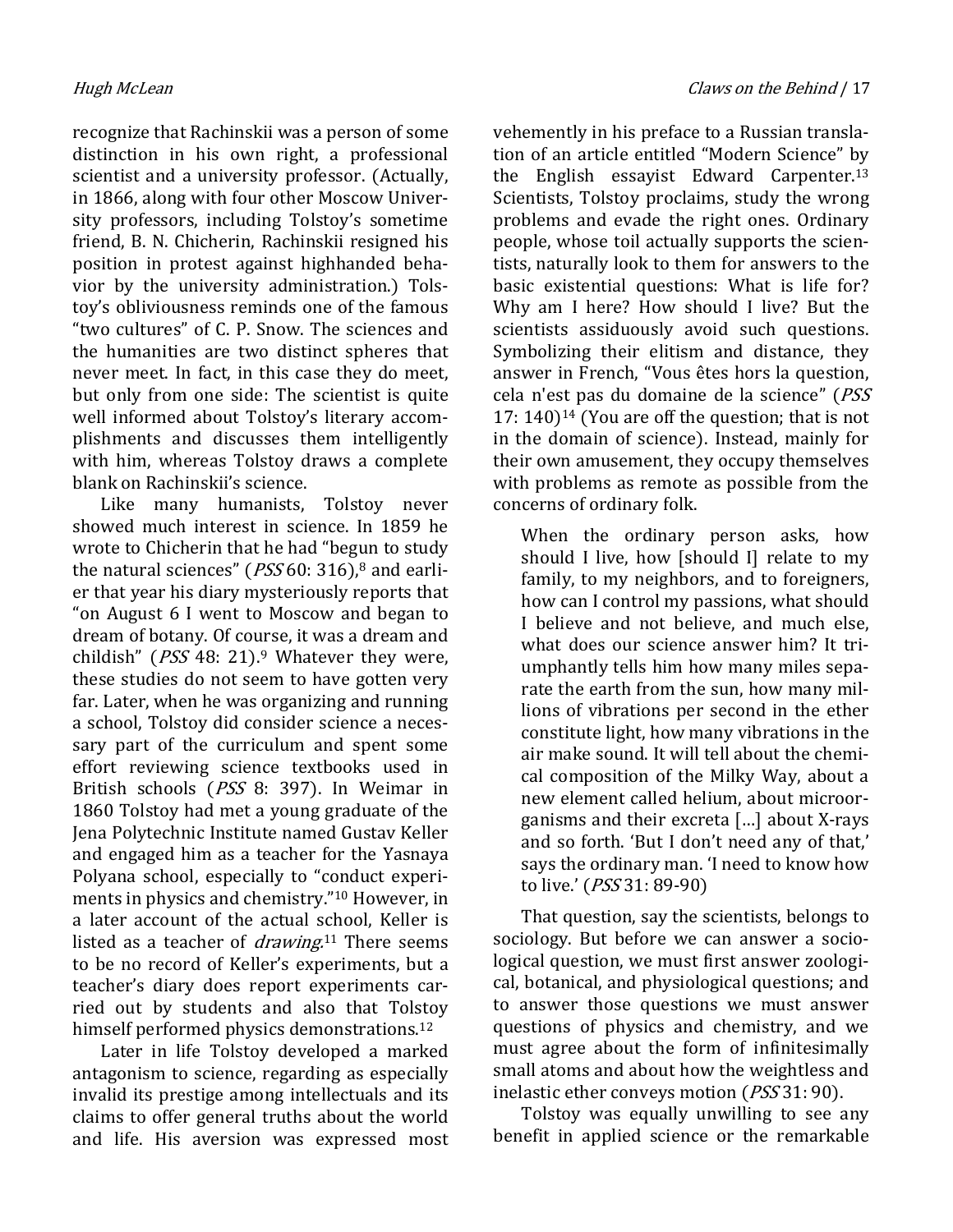technological advances of his time. At least in his later, post-conversion years, and to some extent earlier, his basic yardstick for measuring value was the Russian muzhik. Selfsufficient peasant agriculture—a man, a woman, and a farm—was the right life, he believed, the way we are all meant to live, in close harmony with the earth and her seasons. Everything else, all urban culture, was an excrescence, harmful, exploitative, and often murderous. Tolstoy's article "Progress and a Definition of Education," published in his own magazine in 1862, shows that his views on this point were then already well established. He does not, he asserts, "hold to the religion of progress." The "progress" that historians like Buckle boast of, Tolstoy notes scornfully, consists of improved means of communication, printing, gas-lit streets, and the gunpowder and shells with which "we" are introducing the idea of progress into China. Political progress is likewise an illusion (PSS 8: 333). "In ancient Greece and Rome there were more freedom and equality than in the new England, with its Chinese and Indian wars, the new France, with its two Bonapartes, or the new America, with its fierce war over the right of slavery" (PSS 8: 334). Only the upper classes benefit from technological advances. Peasants do not send telegrams to one another, but a Russian lady vacationing in Florence wires her husband to send her more money. Do steamships, locomotives, and machines make life better for peasants? Tolstoy answers with an unqualified no, a persistent nihilism that later exasperated Dr. Chekhov, already annoyed by Tolstoy's hostile treatment of doctors in his fiction. "Something in me protests…," Chekhov retorted, "that in electricity and steam there is more love for humanity than in chastity and abstention from meat."15 But Tolstoy's absolutism would concede nothing, not even admitting the value to peasants of such vital tools as steel plows, scythes, spades, knives, hammers, nails, and their beloved samovars—all manufactured goods made in cities, not to mention factorymade cloth, which liberated peasant women

from the spinning wheel and loom. Tolstoy could argue, of course, that the most ruinous factor in peasant life, vodka, also came to them from cities.<sup>16</sup>

Tolstoy even refuses to credit any of the advances in medicine as improvements in the lot of humankind. To cure one child of diphtheria under current social conditions, he asserts, is of no value, when

not only children, but the majority of people, because of poor food, unbearably heavy work, poor habitations and clothing, and because of their poverty do not live half as many years as they should. Our way of life is such that children's diseases, syphilis, tuberculosis, and alcoholism affect more and more people, and a great part of human labor is extracted from the population to prepare for war, and every ten or twenty years millions of people are destroyed by war. (PSS 31: 94)

Tolstoy thinks that all these evils would disappear if science would devote itself to "propagating among people correct religious, moral and social concepts" (*PSS* 31: 94).

To return to Darwin, Rachinskii's translation of Origin evoked a lively reaction in the Russian intellectual world, including many articles addressed to a lay public in the "thick" journals. Perhaps the liveliest of these was a lengthy celebration written by Dmitrii Pisarev from his cell in the Peter and Paul Fortress, "Progress in the World of Animals and Plants."17 Tolstoy very likely did not read this drawn-out but animated effusion; he was not a fan of Pisarev's, despite two very favorable early reviews of his works by the young critic.18 Tolstoy probably also eschewed the parallel article by Pisarev's rival radical, M. A. Antonovich, "A Theory of the Origin of Species in the Animal Kingdom."19 The same may well be true of other articles on Darwin and reviews of the Rachinskii translation addressed to nonspecialists.20 Scientifically the best grounded of these was by the youthful Kliment Timiriazev (1843-1920), then a student at St. Petersburg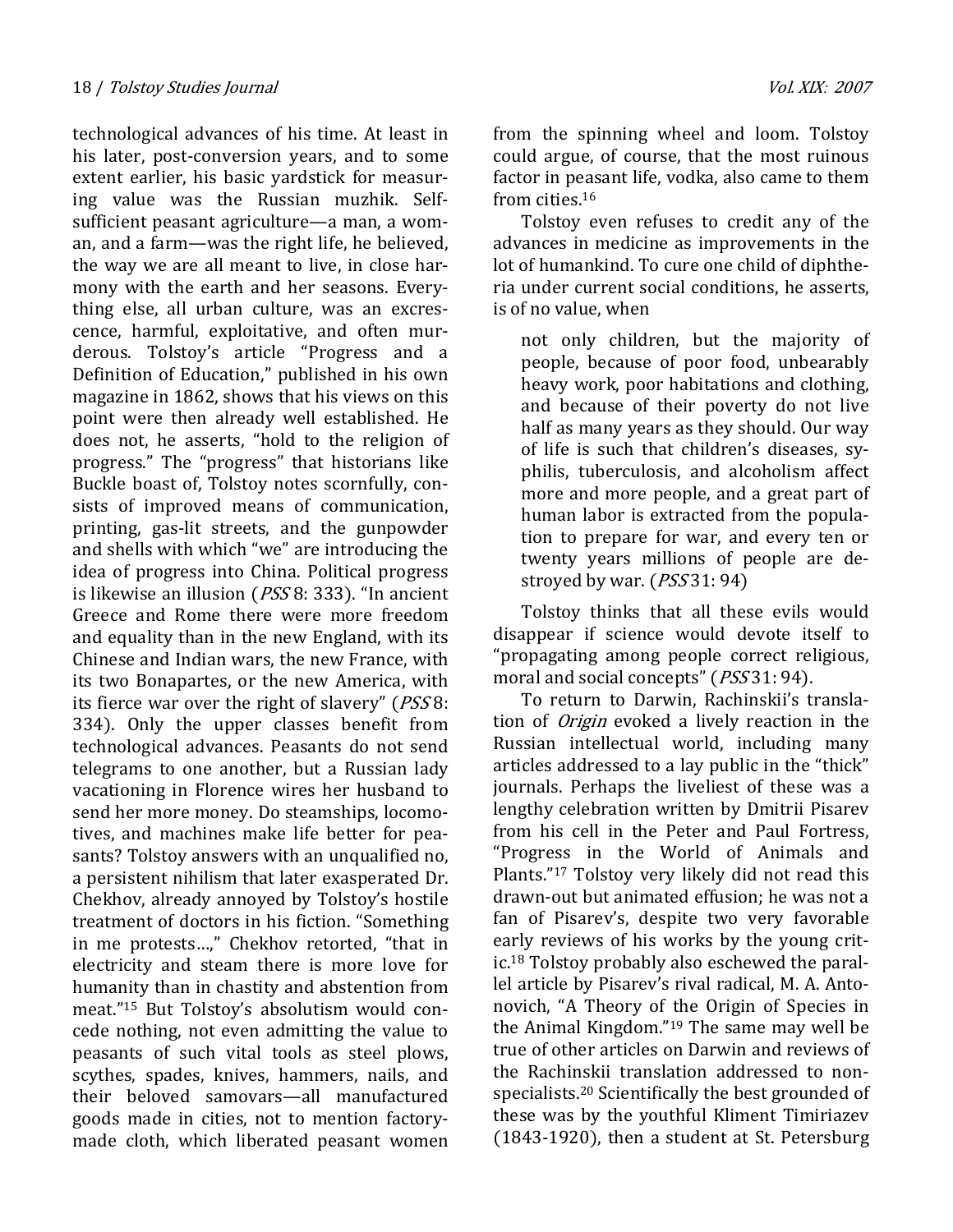University, later a professor of botany at Moscow University and commended in Soviet times for enthusiastically joining the Communist Party in 1918 at the age of seventy-five. Timiriazev's article, "Darwin's Book, Its Critics and Commentators," originally published in Otechestvennye Zapiski,<sup>21</sup> was signed only "K.T." It was later expanded and issued as a separate brochure that went through several editions.22 We will encounter Timiriazev again as a leading combatant in the Darwinian debates of the 1880s.

For our Tolstoyan purposes a particularly important response to Darwin's Origin was published as early as 1862 in the Dostoevskys' magazine Vremia. It was written by Nikolai Strakhov, who a decade later would form a close intellectual and personal friendship with Tolstoy that lasted until Strakhov's death in 1896. Strakhov had better credentials for evaluating Darwin's theory than any of the other popular commentators except perhaps Timiriazev. He was a trained scientist, held a master's degree in biology (with a thesis on the ankle bones of mammals), and was well informed about the scientific issues of the day. A brochure by Strakhov on the place of science in education appeared in  $1865$ ,<sup>23</sup> and his 1872 book *The World as a Whole*<sup>24</sup> reprints a variety of articles on scientific topics published over the preceding decade. The 1862 article on Darwin was ominously entitled "Bad Signs," but the bad signs refer not to Darwin's book itself, for which—surprisingly, in view of his later attitude—Strakhov at this early stage had words of unqualified praise, crediting Darwin with having taken "an enormous step [forward] in the movement of the natural sciences."25 The "bad signs" Strakhov used for his title referred to the introductory essay accompanying the French translation, written by the translator, Clémence Royer. Royer was more a social than a natural scientist—she published a prize-winning book on taxation simultaneously with the Darwin translation26—and Darwin's book appealed to her as much for the philosophical conclusions she

could draw from it as for its scientific theories. With remarkable chutzpah—latterly she has been celebrated by French feminists as "l'intrépide"27—Royer, qua militant atheist, used Darwin's book as the basis for a general assault on the whole history of Christianity, stressing its stupefying effects on intellectual development and in particular its systematic and often brutal efforts to inhibit the growth of science.<sup>28</sup>

Not too sure of his own Christianity, exseminarian Strakhov glides over Royer's atheism (perhaps with an eye to the censors of his own article), but finds the "bad signs" in the latter part of her preface, where she voices in an extreme form ideas that later became well known under the name "Social Darwinism." Christianity and the laws derived from it, she asserts, have interfered with and impeded the operation of the basically benign natural law of the struggle for existence and natural selection, which is the guarantee of progress. Christianity has led us

always and in everything to sacrifice what is strong to what is weak, the good to the bad, beings well endowed in mind and body to beings deformed and sickly. What is the result of this exceptional and foolish protection accorded to the weak, the infirm, and the depraved themselves, indeed to all those disfigured by nature? It is that the evils that have affected them tend to be perpetuated indefinitely [by reproduction].<sup>29</sup>

Shocked by this statement, Strakhov recognizes its connection with Malthusian calculations and reduces it for effect to familial terms:

When there are many children in a family and nothing to eat, Malthus simplemindedly takes this as a misfortune. Now [from Royer] we see that the more children the better, the more powerfully will operate the beneficent law of competition. The weak will perish, and only the *naturally se*lected, most privileged members will win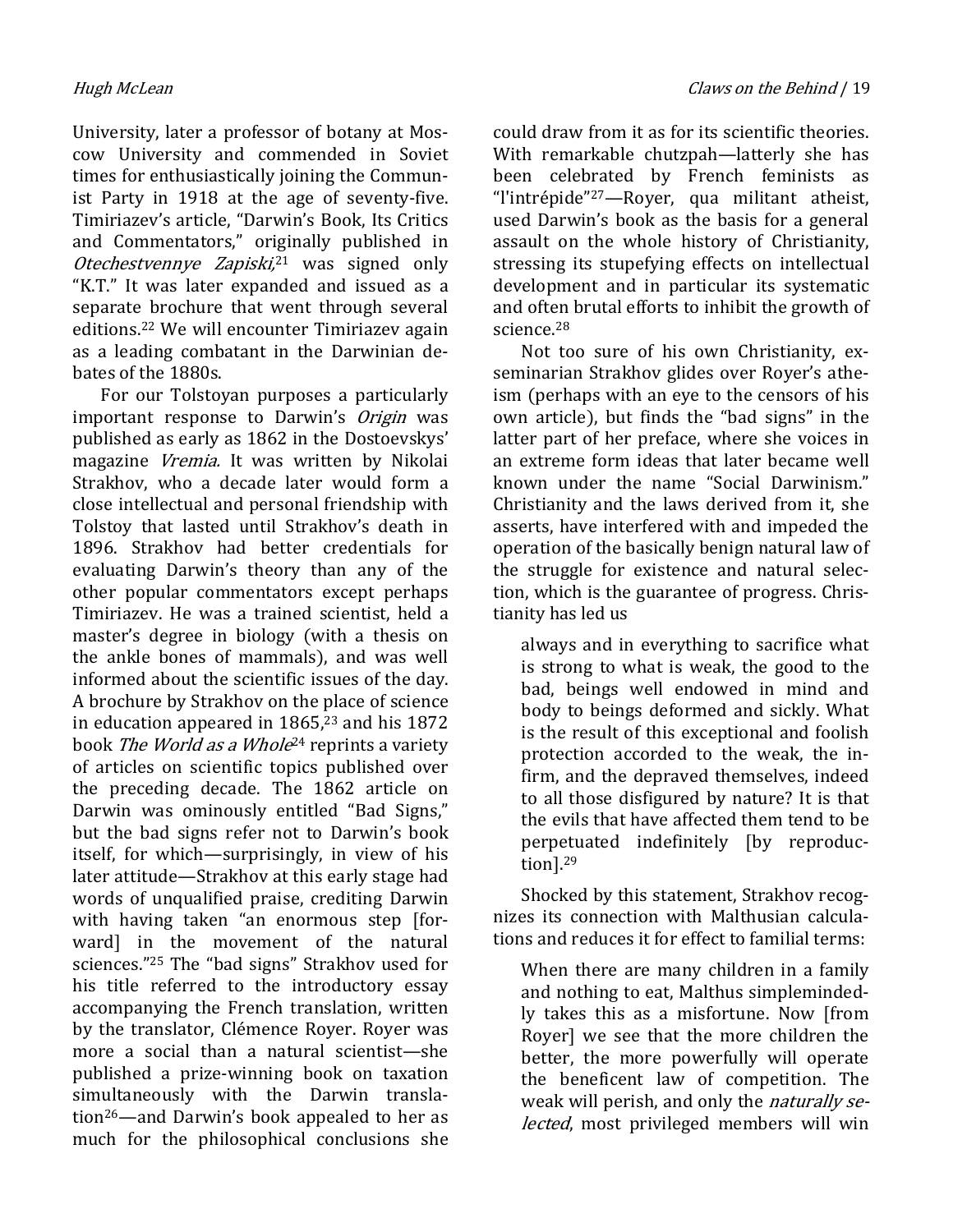the struggle, so that as a result progress will ensue, the betterment of the whole tribe.<sup>30</sup>

Such a formulation is appalling. "Such opinions are monstrous, incredible," Strakhov exclaims. He believes that mankind, to deserve the name of human, should set itself a different, higher ideal than the one imposed by nature. Finally, Strakhov inveighs against Royer's assertion that both races and individuals within each race are inherently unequal. He counters with the claim that in a puzzling, mysterious sense people are equal as people, if not as animals. "We cease to understand human life, we lose its meaning, as soon as we do not separate man from nature […] and begin to judge mankind as we judge animals and plants" (396).

Again we do not know whether Tolstoy read this Strakhov article, either when published or later. But the ideas it expressed, the horror aroused by the application of Darwinian principles to human life, became the dominant feature in Tolstoy's rejection of Darwinism and remained such all the rest of his life. After 1870 there was to be no more recognition of Darwin as a great zoologist; in Tolstoy's eyes he had been permanently transmuted into an over-praised, intellectually sloppy mediocrity, on a par with Wagner.

The first scientific article by Strakhov we know Tolstoy read was "Revolution in Science," which appeared in 1872.<sup>31</sup> This article was written as a review of a new and equally sensational book by Darwin, The Descent of Man (1871), of which no fewer than three Russian translations appeared within a year. In this new work Darwin crossed the border he had carefully avoided in *Origin* and applied his theories to the human species, explicitly asserting man's kinship with the apes and opening the door to moral and philosophical speculations (which of course had already begun) about the application within human society of natural selection and the struggle for existence. The 1870s began an era

of increasing polarization in Russia over "Darwinism," with the two camps, pro- and anti-Darwin, engaged in increasingly acrimonious dispute, culminating in the bitter and verbose polemic that marked the late 1880s.

In his 1872 article Strakhov already takes a firm stand with the anti-Darwinists. He does not revert to Clémence Royer's incipient Social Darwinism, but now attacks Darwin himself on scientific/philosophical grounds. No longer crediting Darwin with having moved science an "enormous step" forward, Strakhov's tone is uniformly hostile. What Darwin did, he maintains, is to attribute changes in species to sheer accident, with favorable changes providing organisms with advantages in the struggle for existence and unfavorable ones the reverse, leading to their eventual demise. But Darwin does not explain the causes of these variations; therefore his title, The Origin of Species, is inaccurate because their origin is never explained. Likewise, to classify man as an animal related to monkeys does nothing to explain the uniqueness and complexity of human beings. The stampede to celebrate Darwin and his theories only illustrates the unfortunate tendency among scientists and others to succumb to fads.

Originally published in the neo-Slavophile journal Zaria, of which he was serving as the de facto editor, this article was later reprinted in a collection significantly entitled The Struggle with the West. Strakhov had by this time assumed a permanent stance of suspicion and hostility toward all intellectual emanations from Western Europe, even in science. It was no longer as if all human beings were engaged in a common search for truth; now every intellectual product came marked with its national origin and was judged accordingly. Russia had its own unique voice, its own contribution to make, and it need not join the cheering squad for each new Western fad. To be sure, it was important to keep abreast of the intellectual life of "Europe," and Strakhov assiduously did so by massive readings in German, French, and (occasionally) English. But the underlying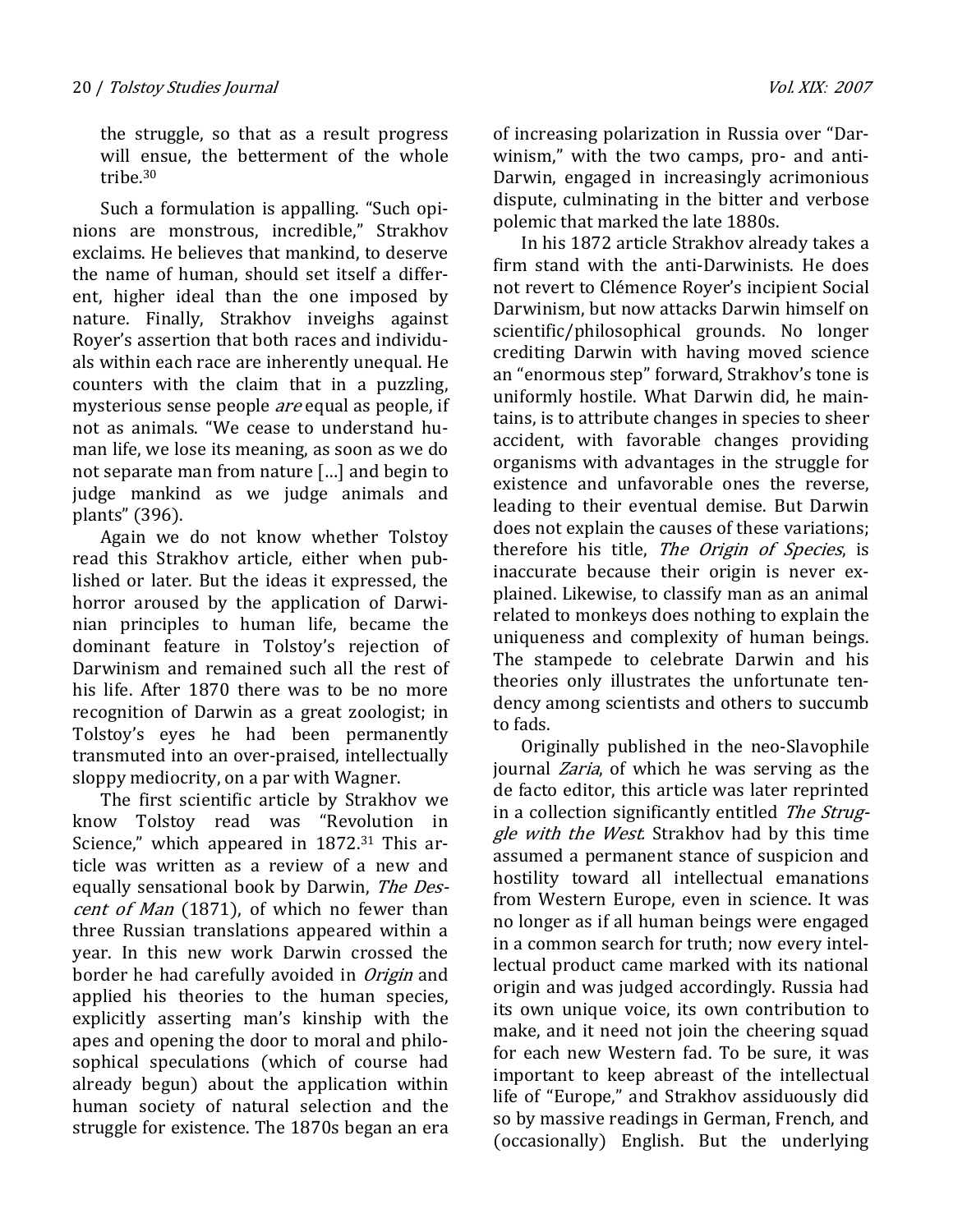impetus behind all this effort was to belittle, downgrade, and deflate the West's unjustified claims to embody the highest and most valuable attainments of human civilization. Russia had its own, independent path to pursue; there was no need to be in thrall to the false gods of the West.

In this article Strakhov cites a programmatic book by his friend Nikolai Danilevskii, Russia and Europe, a work that was to become famous only later, in the 1880s, which provided a world-historical, theoretical foundation for the position Strakhov essentially maintained for the rest of his life, a "struggle with the West."<sup>32</sup> Danilevskii later also became one of the leading Russian anti-Darwinists, publishing a massive treatise, Darwinism: A Critical Investigation in 1885. Apparently he began work on this project soon after finishing Russia and Europe.

As for Tolstoy, in his letter to Strakhov of 3 March 1872 he describes this article, "Revolution in Science," as "splendid" (прекасная), but unfortunately he does not discuss its contents.33 By that time he and Strakhov were already friends. The previous summer Strakhov had paid his first visit to Yasnaya Polyana, visits that were to be repeated almost every year until Strakhov's death. Strakhov in many ways served as a conduit through which Tolstoy "kept up," after a fashion, with current ideas and intellectual trends both in Russia and the West. Tolstoy was never so thoroughly "Slavophile" as Strakhov in orientation, and he was never pan-Slavic at all; but he did share with Strakhov an attitude of suspicion and hostility toward voguish ideas (like spiritualism) emanating from the West.

In 1874 a new scientific article by Strakhov, "On the Development of Organisms,"34 evoked a more considered, but notably pessimistic response from Tolstoy.

Thank you, dear Nikolai Nikolaevich, for sending me your article on Darwin; I devoured it and felt it was good and satisfying food. For me it was a confirmation of my vague dreams on the same subject, and an expression of what I had seemed to want to express. One thing is surprising. The article is published, people will read it. It is impossible to regard it with contempt and impossible not to agree with it. But will it change even by a hair's breadth the current opinion about some sort of new word uttered by Darwin? Not at all.<sup>35</sup>

Tolstoy goes on to lament the alleged and doubtless discouraging "fact" that a critical article affects public opinion only when it purveys nonsense (мелет околесную); a serious and sincere one like Strakhov's has no effect. Strakhov did not respond to this mournful prophecy; versatile journalist that he was, he had already moved on to another topic altogether, an article on Pushkin.

Later in the 1870s, reverberations of the debate over Darwinism even found their way onto the hallowed pages of Anna Karenina. The novel's alter ego hero, Konstantin Levin, (unlike his author) was an *estestvennik*, a university graduate in the sciences. "The origin of man as an animal" is listed among the current scientific topics that interested him, despite the fact that like all academic ratiocination, in his view it cravenly dodged the basic existential question, which alone should be its pressing subject: What is the meaning of life (One: vii). Levin's half-brother Koznyshev and his friend, the professor from Kharkov, are thus typical "scientists" in their evasions.36 Later we learn that Levin's friend, the nominally liberal Sviiazhskii, "considered the Russian peasant in his state of development to stand in a transitional stage between the monkey and man" (Three: xxvi)—clearly an echo of Darwin reverberating in the Russian provinces. Most importantly, at the end of the novel Levin, like his author, is engaged in an agonized effort to find some "meaning" that could justify his continuing to live. Darwinism, or more properly Social Darwinism, though never named, enters into these ruminations. "Reason," Levin argues, "has discovered the struggle for existence and the law that demands that I suffocate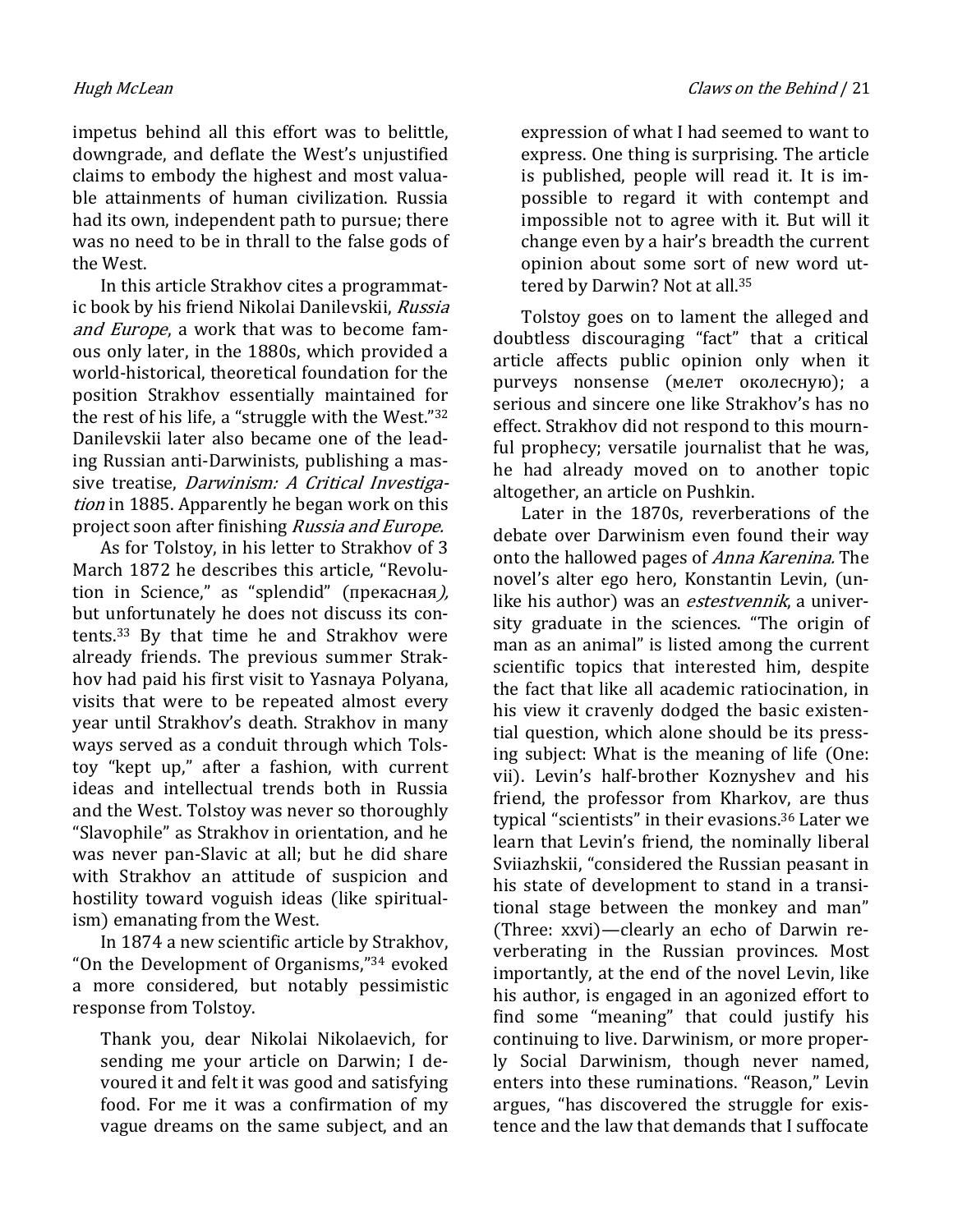all those who hinder the gratification of my desires." But happily, he continues, man is governed not only by reason. He also experiences love, "and reason could not discover how to love another person, because it is irrational" (Eight: xii).<sup>37</sup>

K. A. Timiriazev rightly argues that Levin has not read his Darwin very carefully because in fact Darwin himself maintained that "as applied to humans the struggle for existence signifies not hatred and extermination, but on the contrary, love and protection."38 Doubtless for tactical reasons, Timiriazev makes Darwin's views sound more benign than they really were, but Darwin did indeed recognize the value of love, notably parental love, as a factor in survival, and he also saw man's moral capacity as a product of evolution, observing that rudiments of morality are found among many animals, especially those that band together in packs or herds, where social cohesion enhances the likelihood of survival. These same tendencies have only been expanded and intensified in man, likewise very much a "social animal."39 Tolstoy, however, never recognized or made use of this potential support from Darwin for his doctrines of love.

The next major reverberation from Darwinism to affect Tolstoy came from an article in the Revue des deux mondes, a magazine to which he subscribed for many years. Entitled "La démocratie devant la morale de l'avenir" (Democracy before the Morality of the Future), it was written by a prominent Catholic philosopher and moralist named Elme-Marie Caro (1826-1887). Ostensibly judicious and evenhanded, Caro spelled out what he felt were the terrible moral conclusions to be drawn from Darwin's theories, conclusions already partly articulated by Herbert Spencer. (They had already in fact been voiced by Clémence Royer, but Caro does not mention her.) The basis for the (Darwinian) "morality of the future" is this: The measure of good is what is good for the species. The good of the species demands that the strongest and most intelligent individuals should reproduce themselves; the weak and

stupid should not. Caro gleefully points out how undemocratic such ideas are; they deny anything like equality before the law. In fact, what the Darwinists advocate is "scientific despotism," which would not hesitate to sacrifice one or more individuals if the "common interest" required it. Recoiling before this prospect, Caro ends with a celebration of panhuman solidarity and extols the charity that succors the weak ones whom nature had condemned to die, seeing in them the "seeds of beautiful souls" (53).

Tolstoy essentially agrees with Caro, in fact appearing to derive from Caro his basic notions of what Spencer and Darwin said. "Spencer and Darwin," he wrote, "demand the killing of the weak and the prohibition of their marriages, because human progress is retarded [by their reproducing themselves]. This is indubitable for people who do not see any aim of human life beyond earthly life. But this is contrary to love, the basic emotion of human nature, and this very fact proves that the aim of life cannot lie in earthly life alone."<sup>40</sup>

The Darwinian theme seems to fade from Tolstoy's field of vision in the early 1880s. The great scientist's death, on 19 April 1882, and the flurry of Russian writing it evoked, does not seem to have aroused Tolstoy's interest. Again via Strakhov, he once more became somewhat engaged only in 1885, when Strakhov's friend Danilevskii at last completed his massive *Darwinism: A Critical Investigation.*<sup>41</sup> On hand in Petersburg, Strakhov saw this monumental work through the press and was available to defend it when his friend suddenly died (7 November 1885).<sup>42</sup>

The appearance of Danilevskii's book triggered the beginning of a long and bitter journalistic war in which Strakhov took a very active part. Since Tolstoy only watched it from the sidelines without much engagement, it can be summarized here briefly.43 Though he had been in effect editor of Danilevskii's book, Strakhov nevertheless published a laudatory review of it in 1887, under the inflammatory title, "A Complete Refutation of Darwinism."44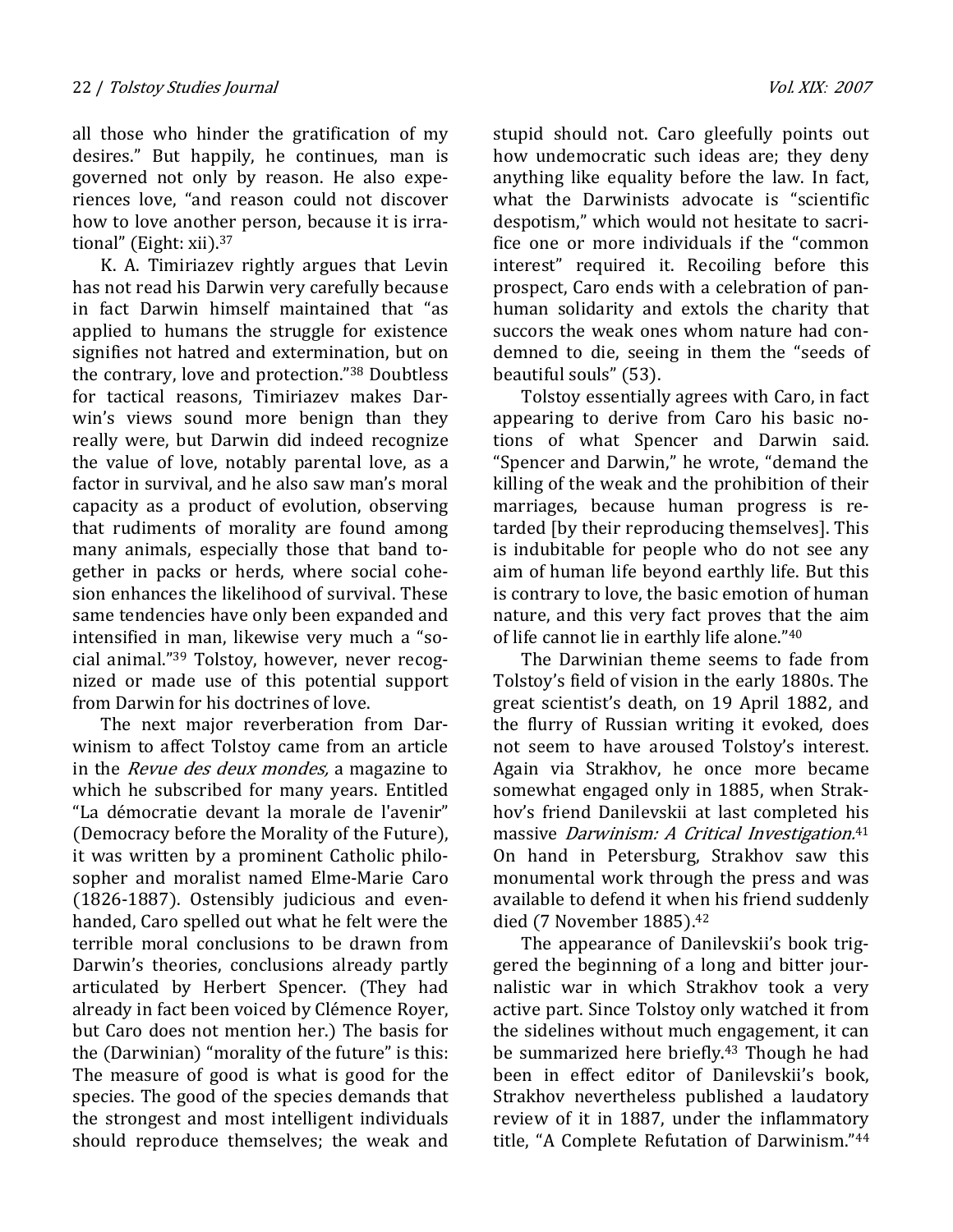Strakhov now saw Darwinism as an offshoot of the materialism and "nihilism" he had dedicated his life to oppose, and Danilevskii's book, "one of most extraordinary phenomena in world literature," was a powerful salvo aiming at their destruction. The Darwinists were not slow to fire their own guns in reply. K. A. Timiriazev responded with a strong affirmation of Darwinian doctrine, "Has Darwinism Been Refuted?" originally delivered as a public lecture at the Petersburg Technological Museum and published soon after.45 Strakhov lost no time in counter-attacking with a new article, "The Perpetual Mistake of the Darwinists," devoted mainly to exposing flaws in Timiriazev's logic and deploring the crudely disrespectful tone in which he spoke of the late Danilevskii.46 With that the war subsided for a year. Then in 1889 a new combatant entered the fray, Andrei Famintsyn, professor of plant physiology at St. Petersburg University. Famintsyn was basically on Darwin's and Timiriazev's side, but he tried to assume a more conciliatory tone in relation to Danilevskii's attack.47 He agreed that there were flaws in Darwin's theory, great as its achievement was, and that later research would undoubtedly add to or supplant many of his ideas.

Strakhov would have none of such concessions and attacked Famintsyn as a vacillating Darwinist insufficiently respectful of Danilevskii.48 Meantime Timiriazev launched two new attacks, one on Famintsyn, for his lack of full allegiance to Darwinism, and yet another on Strakhov.49 Strakhov of course had to respond. In his final article in the series, "An Argument over N. Ia. Danilevskii's Books," still another figure is found wandering in the battlefield, a bit like Pierre Bezukhov at Borodino: the philosopher Vladimir Solov'ev. Solov'ev had nothing to do with the Darwin dispute, but had attacked Danilevskii's other controversial opus, Russia and Europe. That traitorous deed showed Strakhov that Solov'ev, formerly considered an ally, had gone over to the Westernizers. Therefore, in one concentrated blast Strakhov sought to deliver the coup de grace to

both Solov'ev and Timiriazev. Showing off his erudition, he reduced the essence of the whole Darwin polemic to the ancient dispute between Epicurus, who held that the order of the world rose by itself out of chaos, and Anaxagoras, who believed in an intelligence forming the cosmos.50 At the conclusion of the war, in April 1889, Strakhov expresses himself to Tolstoy as "in general very satisfied." He enjoys the fact that the Darwinists Timiriazev and Famintsyn are themselves at odds. There will be other, more substantial responses to Danilevskii's book, he concludes, but they will end with "Danilevskii's triumph and therefore mine."51 And Strakhov was shrewd enough to see that the value of this "victory" lay not so much in the success of his arguments as in the publicity generated for Danilevskii's book.<sup>52</sup>

Strakhov kept Tolstoy informed about the progress of the war, sending him copies of his articles along with his letters. On hearing of Timiriazev's public lecture, for instance, he wrote Tolstoy, "Finally they are speaking, but—what a weapon—a public lecture! I have no choice but to get ready for a fight and plant my feet wide apart."53 Tolstoy thanked Strakhov for one of these articles, probably "The Perpetual Mistake of the Darwinists," saying that he had "derived much from it,"54 and he seems to have been generally convinced by Strakhov's arguments and claims on behalf of Danilevskii. In 1886 he told the American journalist George Kennan that the Russian scientist Danilevskii was said to have "written a book that will completely demolish the Darwinian theory." The notes of Ivan Ivakin, who lived with the Tolstoys in the 1880s as tutor to their sons, reports the same verdict from Tolstoy: "Danilevskii…wrote a book, and according to Strakhov after his objections nothing will be left of Darwin's theory."<sup>55</sup>

Thus by and large Tolstoy tended to go along with his friend. He even thought Strakhov's attack on Famintsyn "too weak": Famintsyn had deserved "total annihilation for proclaiming without proofs that Darwin was a great man and Darwin's theory a great theory."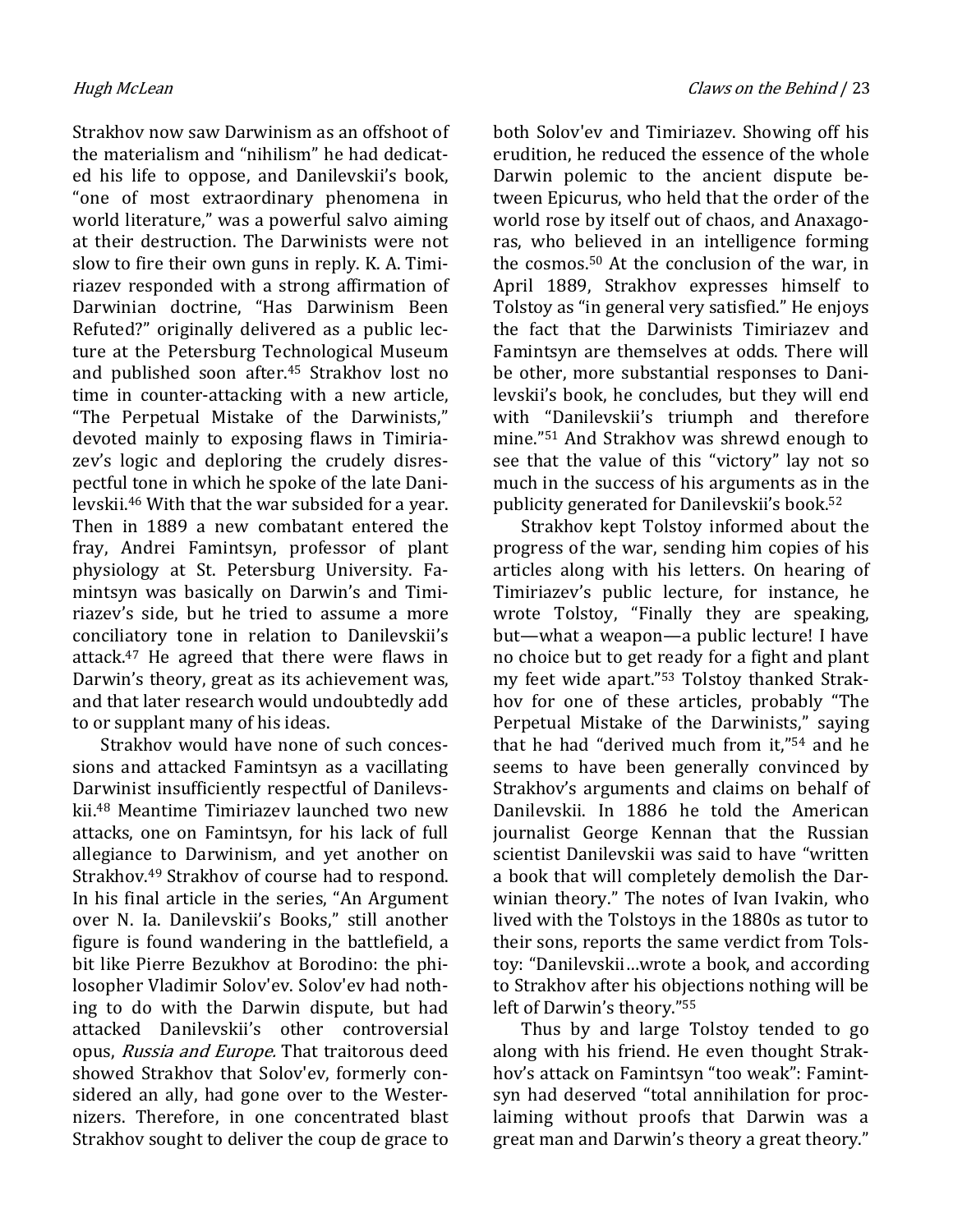But then in the same letter Tolstoy abruptly dismisses and even condemns the whole controversy. "Enough of him [Famintsyn] and of Darwin. I hope you will not be offended if I say…that what we think about how species originated is not only not important, but that old men like us, preparing to appear before Him, should even be ashamed, that it is disgraceful and sinful to talk and think about that."<sup>56</sup>

Strakhov tried weakly to justify himself after this drastically deflationary reproof, arguing that to demolish such a false idol as Darwin in the defense of his friend Danilevskii was a worthy effort, part of his ongoing war against "materialism and nihilism."57 Tolstoy does not seem to have been mollified; a year later he was still shocked that people as civilized and decent as Strakhov and Timiriazev could engage in such vicious verbal fisticuffs. "Why? From science, like peasants from alcohol. Conclusion: their science is bad."<sup>58</sup>

Even before the conclusion of the war Tolstoy, independently of Strakhov, had discovered an unexpected anti-Darwinian ally, none other than his old nemesis Nikolai Chernyshevskii, who after twenty years in Siberia at last returned to civilization (though only as far as Astrakhan) and was allowed to publish (although not under his own name). In December 1888, under the name of "An Old Transformist," Chernyshevskii published an article entitled "The Origin of the Theory of a Beneficent Struggle for Life."59 By signing it as he did, Chernyshevskii seemed to proclaim that he was no creationist nor even a follower of Cuvier, who had insisted that species were fixed forever. He believed in evolution, just not Darwinian evolution. Chernyshevskii concludes that the transformation of species must have taken place by some less murderous process than natural selection. Future transformationists will discover the answer.

Tolstoy read this article and commented in his diary, "Chernyshevskii's article on Darwin is splendid (прекрасная). Strength and clarity" ( $PSS$ 50: 16). It is hard to discern just what

Tolstoy liked so much about the article other than the denial of natural selection. A large part of it is given over to a biographical and bibliographical account of Darwin's career, filled with many highly laudatory assessments of Darwin's character and achievements. As a research scientist and writer on particular topics, Chernyshevskii says, Darwin was superb: conscientious, gifted, industrious, and learned (10: 750). In view of his many later disparaging comments about Darwin, one can hardly believe that Tolstoy found agreeable such praise of the man. Where Darwin failed, according to Chernyshevskii, was in extracting large generalizations from his research, in particular his theory of natural selection. The idea that a horribly cruel struggle for existence could lead to progress, to improvement of the species, seemed to Chernyshevskii clearly wrong. It would lead rather to degradation and extinction. Tolstoy may have liked that idea; he had never believed in progress anyway, at least material progress. Further, Chernyshevskii maintained that Darwin's reliance on Malthus was suspicious. Malthus was a political reactionary, believing that political reforms were useless in view of the overwhelming threat of overpopulation. Tolstoy was also strongly anti-Malthusian. He had taken a swipe at Malthus as early as "Progress and a Definition of Education" (1862), but his most withering denunciation is found in What Then Must We Do? (1886):

A very bad English journalist, whose works were all forgotten and adjudged the

most worthless of the worthless, writes a treatise on population in which he invents a supposed law that the growth of population is incommensurate with the food supply. This writer pads this supposed law with mathematical formulas with no basis and publishes it [….] The journalist who wrote this work suddenly becomes a scientific authority and has been kept at this level almost half a century. (PSS 25: 333)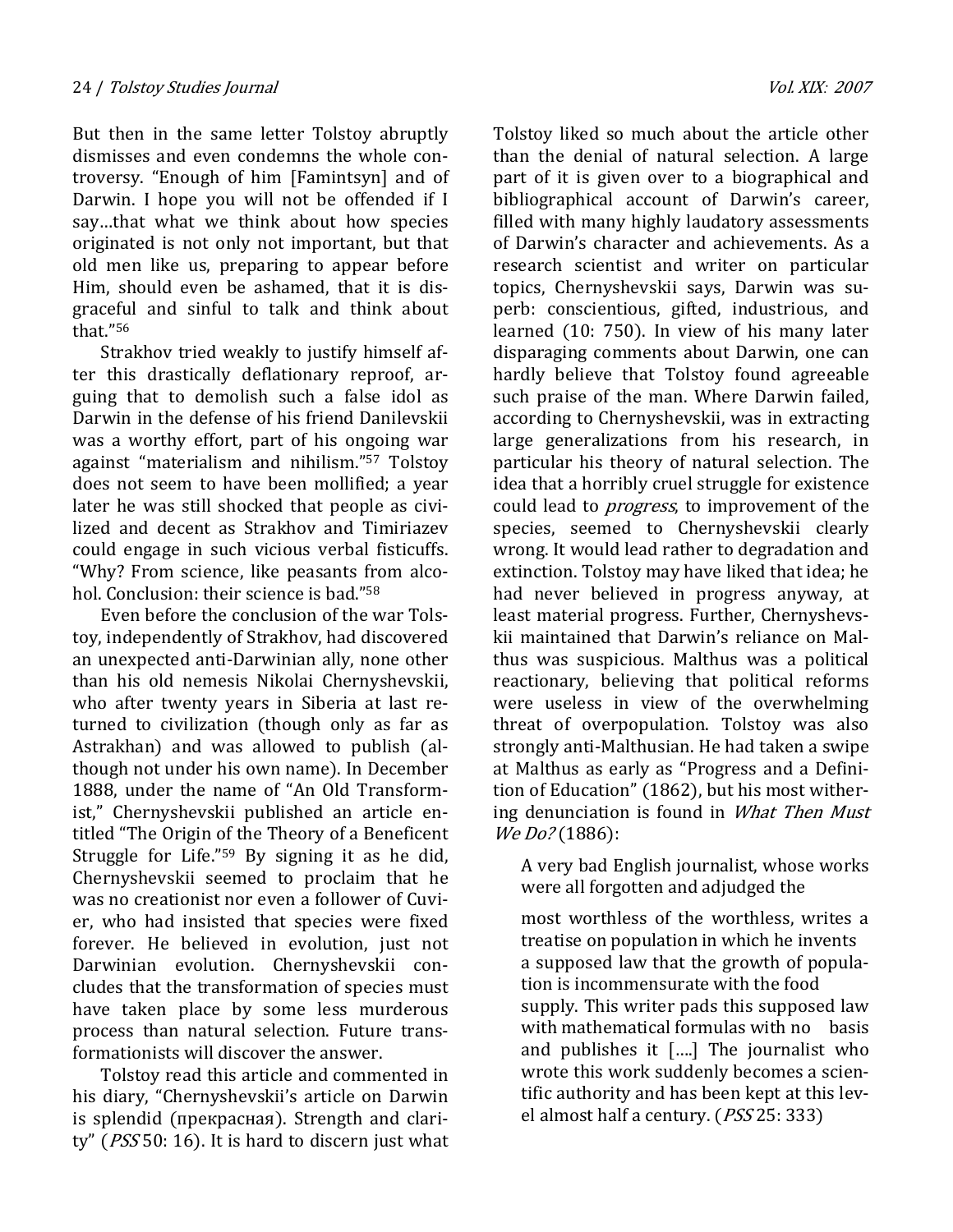One of Malthus's deluded admirers was Darwin, who applied his theory to animals and plants. This aspect of Darwinism had never found favor in Russia, and in this respect for once Tolstoy found himself in the mainstream.<sup>60</sup>

In general, after 1890 Tolstoy's views of Darwin and Darwinism solidified into a permanent pattern. The purely scientific part, the origin of species and the descent of man from ape-like creatures, though perhaps true, was of no significance, irrelevant to the problems of here and now. It was a typically useless intellectual game played by idle, upper-class people to amuse themselves. We live now, and the important thing is to decide how to live and what we must do, not to ponder over rocks and fossils and try to figure out what was the state of the earth millions of years ago. On the other hand, the danger of Darwinism was the *moral* conclusions some people drew from it, that is, Social Darwinism.

Of course, many Darwinists had also been troubled by the apparent moral implications of their theories, and such conclusions as those drawn by Clémence Royer seemed just as appalling to them as they did to Strakhov. One of the most thoughtful responses to this problem was an essay by one of Darwin's most loyal and energetic disciples, Thomas Huxley, once known as "Darwin's bulldog," a response especially important to us because Tolstoy read it and argued with it.<sup>61</sup> By late September 1893, Tolstoy had read the Russian translation and wrote to Strakhov, asking him to obtain a copy of the English original. Of Huxley's article he said only. "How stupid."<sup>62</sup>

In the meantime Tolstoy had received a letter from one Georg von Gizycki, a professor of philosophy at Berlin, who had founded an Ethical Society which in turn published the journal Für Etische Kultur. Von Gizycki asked Tolstoy to answer two vital questions: what he understood by the word "religion" and whether he considered possible the existence of morality independent of religion. Huxley, of course, had attempted to do just that, construct

a morality without religion; so Tolstoy's reply to von Gizycki, which grew into a substantial article entitled "Religion and Morality," was at the same time a direct confrontation with the views of the English scientist.<sup>63</sup>

Huxley began his essay with a long and learned excursus, designed to engage his erudite Oxford audience—the article was originally delivered there as the Romanes lecture into the earliest formulations of morality found in ancient religions, notably Hinduism, Buddhism, and ancient Greek philosophy. This section only irritated Tolstoy as a useless display of irrelevant learning. Huxley carefully avoids Christianity. His basic idea is that man as a conscious, rational being can set himself moral principles or laws different from the crude imperatives of the struggle for existence. Some of these, as Darwin had noted, stem from the fact that man is a social animal, and that even within the struggle for existence the good of the social unit may take precedence over the desires, interests, and will of the individual. Some of these principles may be enforced as "laws" and violations punished; others may be internalized as shared values. The example of the perfectly functioning societies of ants and bees is telling, but man is different, for unlike the ant or bee the individual man retains independent desires and will, sometimes leading to conflict with his own society. Many of the competitive and aggressive qualities that enabled human beings to win "the headship of the sentient world" become harmful and destructive under conditions of civilization. To apply the doctrine of the "survival of the fittest" to civilized man is a "fallacy."64 "Social progress means a checking of the cosmic process at every step and the substitution for it of another, which may be called the ethical process, the end of which is not the survival of those who happen to be the fittest […] but of those who are ethically the best" (139). Man has tamed nature; he can tame himself, restrain "the instinct of savagery in civilized man." Oddly, in setting the human quest for morality in opposition to man's instinctual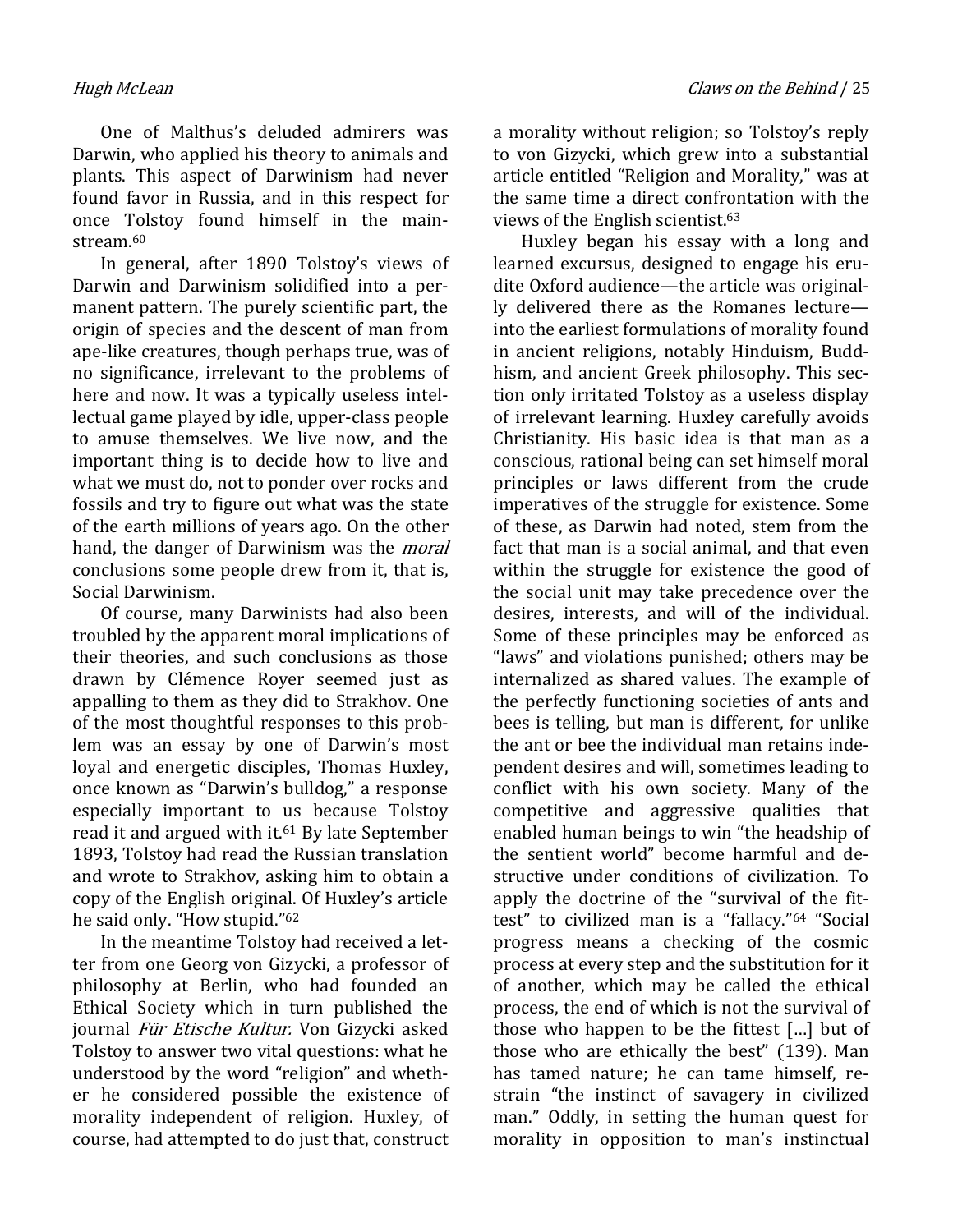nature, Huxley does not invoke Darwin's observation that loving and altruistic behaviors are also observable products of evolution.

In any case, like his fellow Christian moralist Dostoevsky, from whom he differed in so many respects, Tolstoy cannot accept Huxley's idea of a morality designed by man for man. Nature, Tolstoy argues (sounding almost like a Darwinian), offers only

the law of evolution, which lies at the base of all the science of our time and rests on a general, eternal, and unchanging law—the law of the struggle for existence and the survival of the most capable (the fittest) $65$ and that therefore each man, to obtain his own good and the good of his society, must be this fittest and make such his society, so that the one to perish will be not him or his society, but the other, the less fit. (*PSS* 39: 21)

This law governs the whole organic world. Some naturalists like Huxley have taken fright at the application of this law to the human species and have tried to think up ways around it. Huxley invents something called the "ethical process," which is embodied both in self-denial by individuals and in laws enforced on those who do not practice self-denial.

So far Tolstoy has given a pretty fair exposition of Huxley's ideas. Then, however, he unjustifiably ascribes to Huxley the claim that contemporary English society, with all its faults—"its Ireland, poverty, insane luxury of the rich, trade in opium and vodka, executions, wars, destruction of people for profit and politics, secret vice and hypocrisy"—embodies the "ethical process" fully realized. Huxley, of course, made no such claim. But the essence of Tolstoy's objection is the lack of any foundation for the "ethical process." The cosmic law of the struggle for existence applies only to man as an animal. It is a cruel and immoral process. Even if all men were included in a single state, the struggle would still go on. Man must indeed govern and change himself, but this can never happen as a result of social

"progress." Using his favorite device of metaphorical analogies, Tolstoy argues that to try to base morality on non-religious prescriptions is like having a person totally ignorant of music try to conduct an orchestra. Morality can only be founded on religion. It would indeed be desirable, Tolstoy goes on, to have a religionbased moral doctrine with no admixture of ecclesiastical superstition. But the fact remains that "moral doctrine is only the consequence of a definite, established relationship of man to the world and to God. By applying reason we can free this doctrine from superstition, but in no way can we substitute for it an unfounded, so-called secular, non-religious morality" (PSS 39: 26).

Such remained Tolstoy's moral doctrine for the rest of his life. The basic principles of morality, though enunciated in the writings of the great religious thinkers, especially Jesus, are fundamentally not learned or inculcated. They are implanted by God in every human heart. We have only to look within to find them. Tolstoy in his writings merely shows us what we should find there and will find if we persevere. It may take much time for most men to accomplish this process—Tolstoy is not a millenarian. But eventually people, perhaps helped by reading his treatises, will understand "what then must we do."

As for Darwin and evolution, in his late years, as several of the above citations demonstrate, Tolstoy basically accepted a great deal of what Darwin said: the origin of species by natural selection, the struggle for existence and the survival of the fittest, and even the simian kinship of man. All this applied, however, only to man as an animal. But man is also a spiritual being, a child of God, from whom he receives directly moral imperatives quite different from those that affect him as an animal.

Since Darwin and the Darwinists do not recognize this fundamental principle, Tolstoy gives them no credit for their discoveries, which have proved morally pernicious. Therefore, in all Tolstoy's pronouncements of his old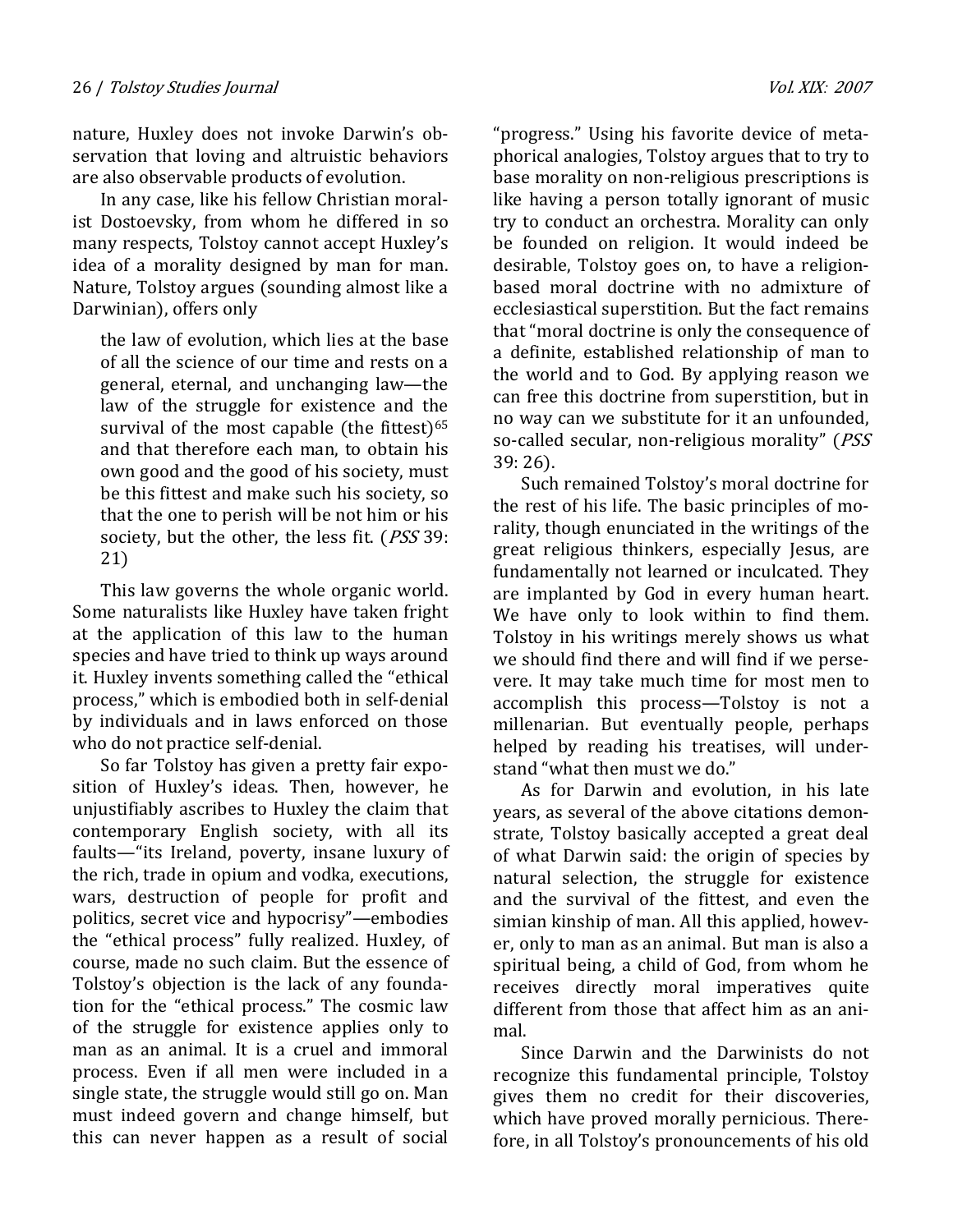age, Darwin is invariably classed as a moral enemy and included among all those overhyped, meretricious, fake eminences and idols of the educated mob, such as Dante and Shakespeare. Tolstoy even seems to take malicious pleasure in the perception that by 1903 in the minds of the educated "mob" Darwin was beginning to be superseded by a figure even more evil and immoral, Nietzsche (PSS 35: 261).<sup>66</sup>

Yet there is hope. Hope comes from the common folk of the world, who more and more, Tolstoy claims, recognize the God within them. The educated classes must do the same. They must cast aside "the complex code of unnecessary knowledge called science." Tolstoy makes use of another favorite rhetorical device, pluralizing the names of thinkers he disagrees with, thus depriving them of individual identity and casting them into a common pool of derogation. He proclaims that mankind will find answers "not from the Darwins, the Haeckels, the Marxes, the Avenariuses, but from the greatest religious thinkers of all times and peoples" (PSS 38: 290).<sup>67</sup> Perhaps secretly he would have liked to include his own name among the latter luminaries, the lights that shine in darkness.

Yet the demon of Darwinism haunted Tolstoy to the very end. After his celebrated departure (уход) from Yasnaya Polyana, lying mortally ill in the stationmaster's house at Astapovo, Tolstoy dictated a letter to his two oldest children, Sergei and Tat'iana. In the letter he singles out Sergei as the especially contaminated one who needs one last admonition. "Darwinism," it would appear, had come to encapsulate for Tolstoy much that he hated in the modern world: its urbanism, its secularism, its God-denying "science":

I still wanted to add for you, Seryozha, some advice that you should take thought about your life, about who you are and what you are, what is the meaning of human life and how every rational man must live it. The views you have assimilated of Darwinism, evolution, and the struggle for existence will not explain to you the meaning of your life and will not provide guidance in your actions; and life without explanation of its meaning and significance, and without the immutable guidance that stems from that meaning, is a pathetic existence. Think about that. I say this loving you, probably on the eve of my death. (PSS 82: 222-23)<sup>68</sup>

## **Notes**

1. Ivan Mikhailovich Sechenov (1829-1905) was a distinguished scientist, active in introducing the methods of physics and chemistry into physiology. He was strongly pro-Darwin and translated The Descent of Man into Russian. Wilhelm Max Wundt (1832-1920), a professor at Leipzig, founded the first laboratory for experimental psychology. Henry Thomas Buckle (1821-62) wrote A History of Civilization in England that attempted to apply the methods of science to history. He had an enormous vogue in Russia in the 1860s.

2. See Kropotkin. Todes shows in detail that the idea of mutual aid among organisms had been popular in Russia long before Kropotkin's book and was evoked as an alternative to natural selection as a determinant in evolution.

3. Probably German: Rachinskii published a German translation of Sergei Aksakov's Семейная хроника in Leipzig in 1858. See PSS 60: 435.

4. Tolstoy did not write directly to Rachinskii about this, but asked his friend Evgenii Korsh to tell Rachinskii about Panaev's untoward interpolation. Tolstoy to E. F. Korsh, 12 May 1858. PSS 60: 269.

5. Once again Tolstoy used an intermediary. On 28 October 1861 he wrote to his then friend B. N. Chicherin, asking him to "pass on my request" to Rachinskii. The letter was damaged, and the nature of the request is missing, but it has been surmised that Tolstoy hoped Rachinskii could be persuaded to contribute to his journal. See PSS 60: 408.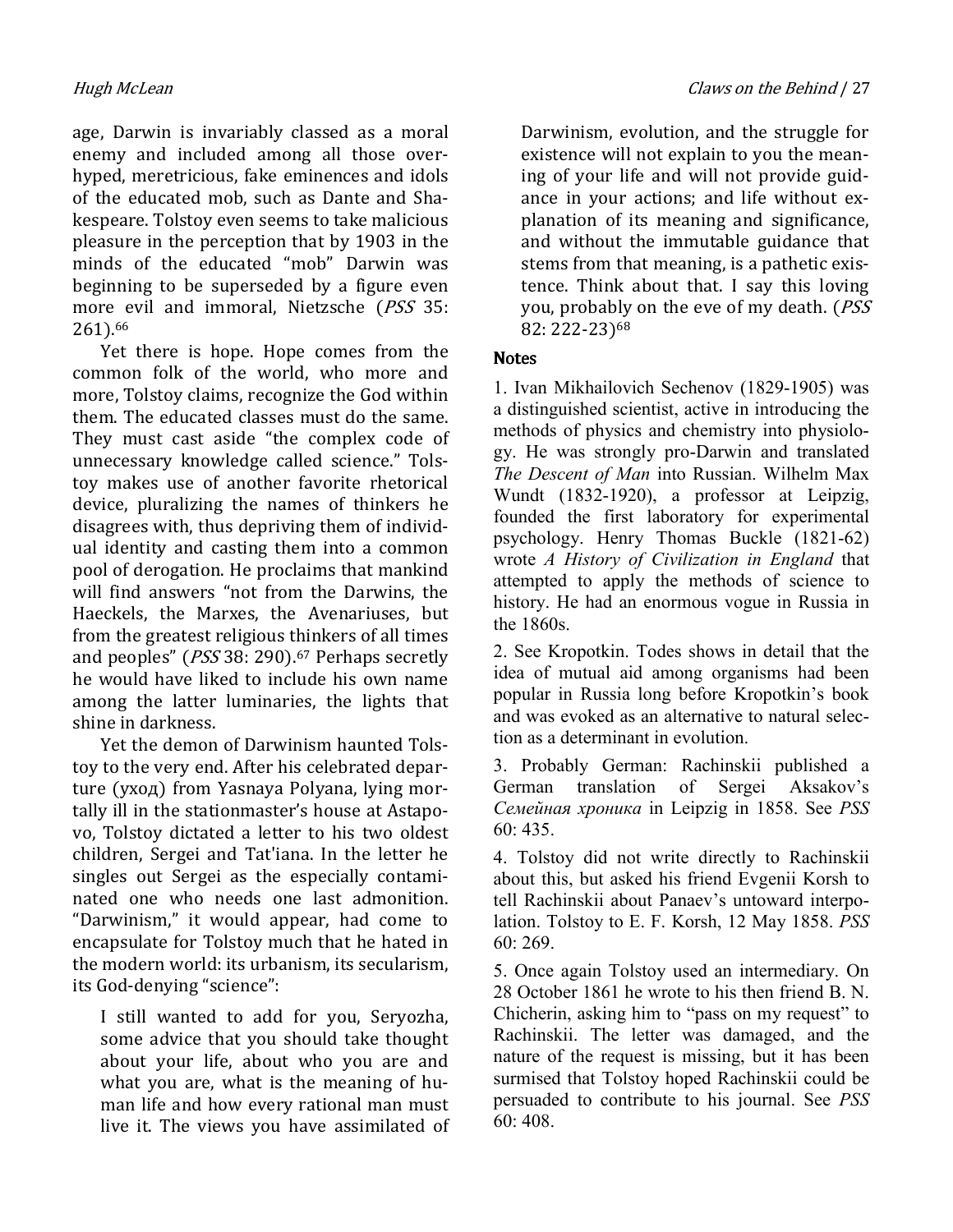### 28 / Tolstoy Studies Journal Vol. XIX: <sup>2007</sup>

6. Rachinskii hardly needed the warning. In the 1870s and later, he strongly advocated basing his pupils' literacy on readings of Scripture in both Church Slavic and Russian. He also favored using village priests as teachers. Tolstoy does not seem to have known about these latter-day developments.

7. Tolstoy to Rachinskii, 5 April 1877. PSS 62: 318.

8. Tolstoy to Chicherin, end of October or beginning of November 1859.

9. Diary entry of 9 October 1859.

10. Gusev, Материалы с 1855 по 1869 год, 426.

11. After the school was closed Keller served for a time as tutor to Tolstoy's nephew Grigorii, son of his brother Sergei, and later taught German in the Tula gymnasium. The writer V. V. Veresaev remembered him there. See N. M. Mendel'son and V. F. Savodnik, PSS 8: 489-520.

12. Gusev, Материалы, 479.

13. Tolstoy, "Предисловие." The translation was by Tolstoy's son Sergei, but Sergei did not want his name to appear as the translator.

14. Tolstoy, "Разговор о науке."

15. Chekhov to A. S. Suvorin, 27 March 1894. Переписка 1: 248.

16. There were occasionally some breaks in Tolstoy's total abhorrence of urban products. In 1885, during an excursion to the Crimea, he visited a glass factory and iron foundry belonging to a rich tycoon named S. I. Mal'tsov. He was appropriately horrified by the child labor in the glass factory—twelve-year-old girls working twelve-hour shifts—but of the iron foundry he wrote that it was "terrible and very necessary (необходимейшая)]." Tolstoy to S. A. Tolstaia, 9 March 1885. PSS 83: 490. My italics.

17. "Прогресс в мире животных и растений" (1864).

18. "«Три смерти»'" (1859; "Промахи незрелой мысли" (1864)).

19. "Теория происхождения видов в царстве животных" (1864).

20. These are well studied in A. B. Georgievskii; S. R. Mikulinskii and Iu. I. Polianskii; Kline; a series of articles by James Allen Rogers; Alexander Vucinich, "Russia: Biological Sciences" and Darwin in Russian Thought; and Todes.

21. "Книга Дарвина, ее критики и комментаторы" (1864).

22. Краткий огерк теории Дарвина.

23. О методе естественных наук и значении их в обцем образовании (1865).

24. Мир как целое.

25. Критические статьи, 2: 391.

26. Royer, Théorie.

27. In the title to the book by Demars, Clémence Royer l'intrépide.

28. Darwin himself was rather amused by this preface. In June 1862 he wrote to his American friend Asa Gray, "I received 2 or 3 days ago a French Translation of the Origin by a Mlle. Royer, who must be one of the cleverest and oddest women in Europe: is ardent Deist & hates Christianity & declares that natural selection and the struggle for life will explain all morality, nature of man, politicks, &c., &c.!!! She makes some very curious  $\&$  good hits,  $\&$  says she shall publish a book on these subjects,  $\&$  a strange production it will be." Darwin, Correspondence, 10: 241.

29. I cite in my translation the original 1862 preface as reprinted in Dorothée, 403. In the 1866 and 1870 editions Royer made changes in the original preface as well as adding new prefaces.

30. Критические статьи, 2: 393.

31. "Переворот в науке."

32. Россия и Европа (1869-70). On Danilevskii see MacMaster.

33. Donskov, 1: 19.

34. "О развитии организмов." This article unfortunately proved inaccessible to me. The editors of the Jubilee edition (PSS 62: 66) tell us only that it "criticizes Darwin from idealist positions."

35. Tolstoy to Strakhov, 13 February 1874. Donskov 1: 151.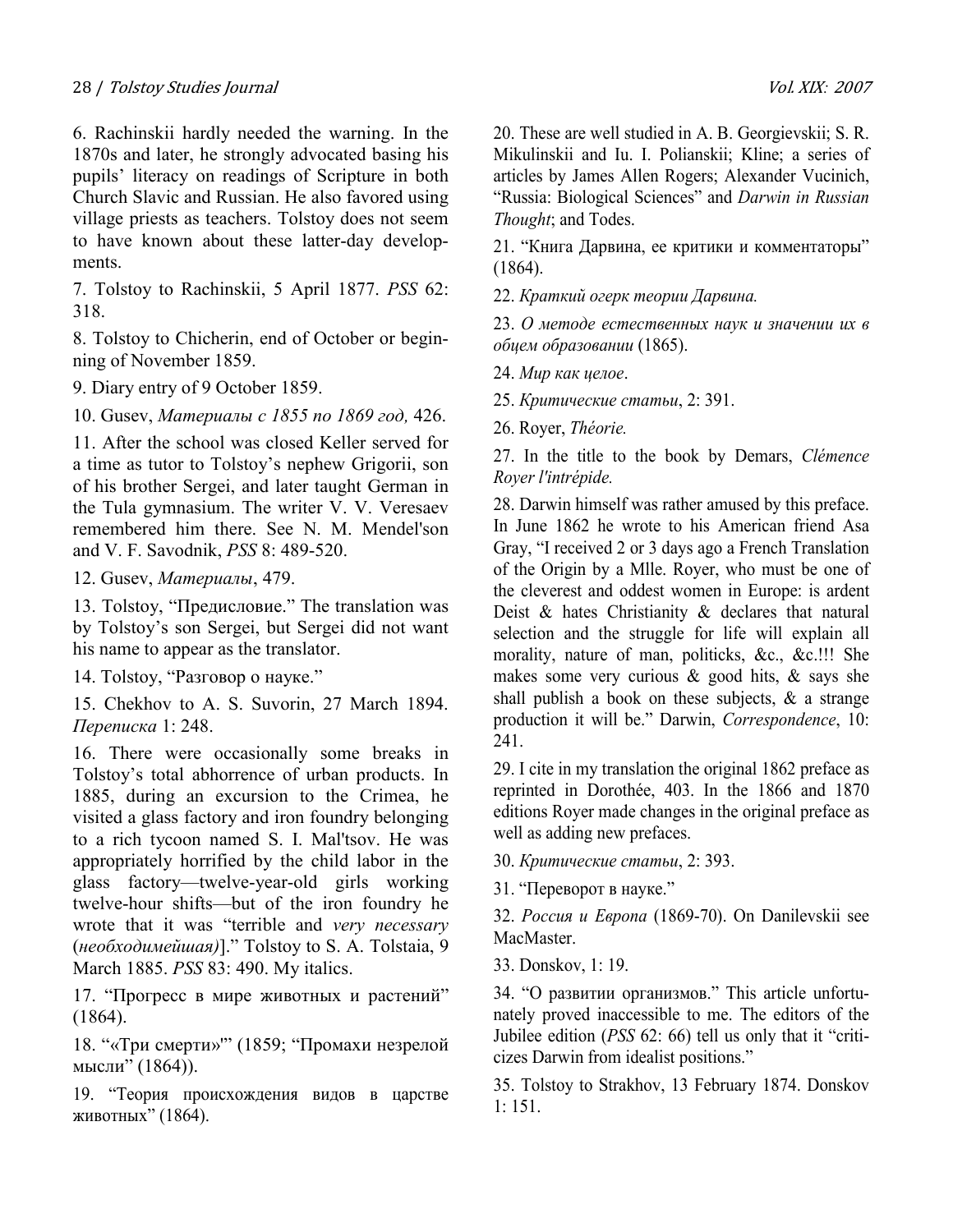36. This conversation is very similar to the one in the fragment "Разговор о науке." See note 14 above.

37. My friend Brett Cooke has kindly called my attention to two additional passages in Anna Karenina containing echoes of Darwinism. As early as One: iii, as part of an enumeration of Stiva Oblonsky's fashionable views, he jokes about people who take excessive pride in their aristocratic ancestry, saying that they should not stop with Riurik, but go back to our true forefather, the monkey. And at the very end of the novel, in Konstantin Levin's anguished effort to find meaning in his life, he seems to be troubled by Darwinian thoughts: "In all of us, along with the aspens, and the clouds, and spots of fog, development is going on. Development out of what and to what? Endless development and struggle?...As if there could be any development and struggle in infinity!"

38. Cited from Todes, 162 and 208.

39. Darwin, Origin, 310. "As man is a social animal, it is also probable that he would inherit a tendency to be faithful to his comrades, for this quality is common to most social animals. He would in like manner possess some capacity for self-command, and perhaps obedience to the leader of his community. He would from an inherited tendency still be willing to defend, in concert with others, his fellow-man and would be ready to aid them in any way which did not too greatly interfere with his own welfare or his own strong desires."

40. "О значении христианской религии," a title given by the editors to a series of disconnected notes probably written in 1875.

41. "Volume One" was issued in two voluminous "parts" in 1885. "Volume Two," consisting of one additional chapter culled by Strakhov from Danilevskii's papers and a long article by Strakhov himself, did not appear until 1889.

42. In March of that year Tolstoy had become personally acquainted with Danilevskii, visiting him at his Crimean estate, Mshatka. Gusev, Материалы с 1881 по 1885 год, 396-97.

43. An excellent and full account can be found in Vucinich, Darwin in Russian Thought.

- 44. "Полное опровержение дарвинизма" (1887).
- 45. "Отвергнут ли дарвинизм?" (1887).

46. "Всегдашняя ошибка дарвинистов" (1887).

47. "Н. Я. Данилевский."

48. "А. С. Фаминцын."

49. "Странный образчик" аnd "Бессильная злоба антидарвиниста" (1889).

50. "Спор из-за книг" (1889).

51. Strakhov to Tolstoy, 13 April 1889. Donskov 2: 785.

52. Strakhov to Tolstoy, 18 May 1889. Donskov, 2: 789.

53. Strakhov to Tolstoy, 25 April 1887. Donskov 2: 737.

54. Tolstoy to Strakhov, 23/24 January 1888. Donskov 2: 767.

55. Ivakin, 59.

56. Tolstoy to Strakhov, 21 April 1889. Donskov 2: 788.

57. Strakhov to Tolstoy, 18 May 1889. Donskov 2: 789.

58. Diary entry of 20 August 1890. PSS 51: 79.

59. "Происхождение теории" (1888).

60. Todes's informative book is centrally devoted to this topic, the Russian effort to embrace their Darwin without the contamination of Malthus.

61. The response time was unusually fast. Huxley's essay was first delivered as the Romanes Lecture at Oxford on 18 May 1893 and published as a pamphlet immediately after delivery. The alert Timiriazev obtained a copy at once, had it translated into Russian, and published it with his notes in Русская мысль, No. 9 (1893).

62. Tolstoy to Strakhov, 25 September 1893. Donskov 2: 931.

63. "Религия и нравственность." In October Strakhov did send Tolstoy the English text of "Evolution and Ethics" (Strakhov to Tolstoy, 20 October 1893; Donskov 2, 933), but Tolstoy had already finished his article; he sent it to von Gizycki on 4 October. It was translated into German and appeared in four numbers of Für Etische Kultur (December 1893-January 1894) and as a separate brochure (Berlin, 1894). In Russia it was drastically mutilated by the censors and appeared in Северный Вестник (no. 1, 1894) under the title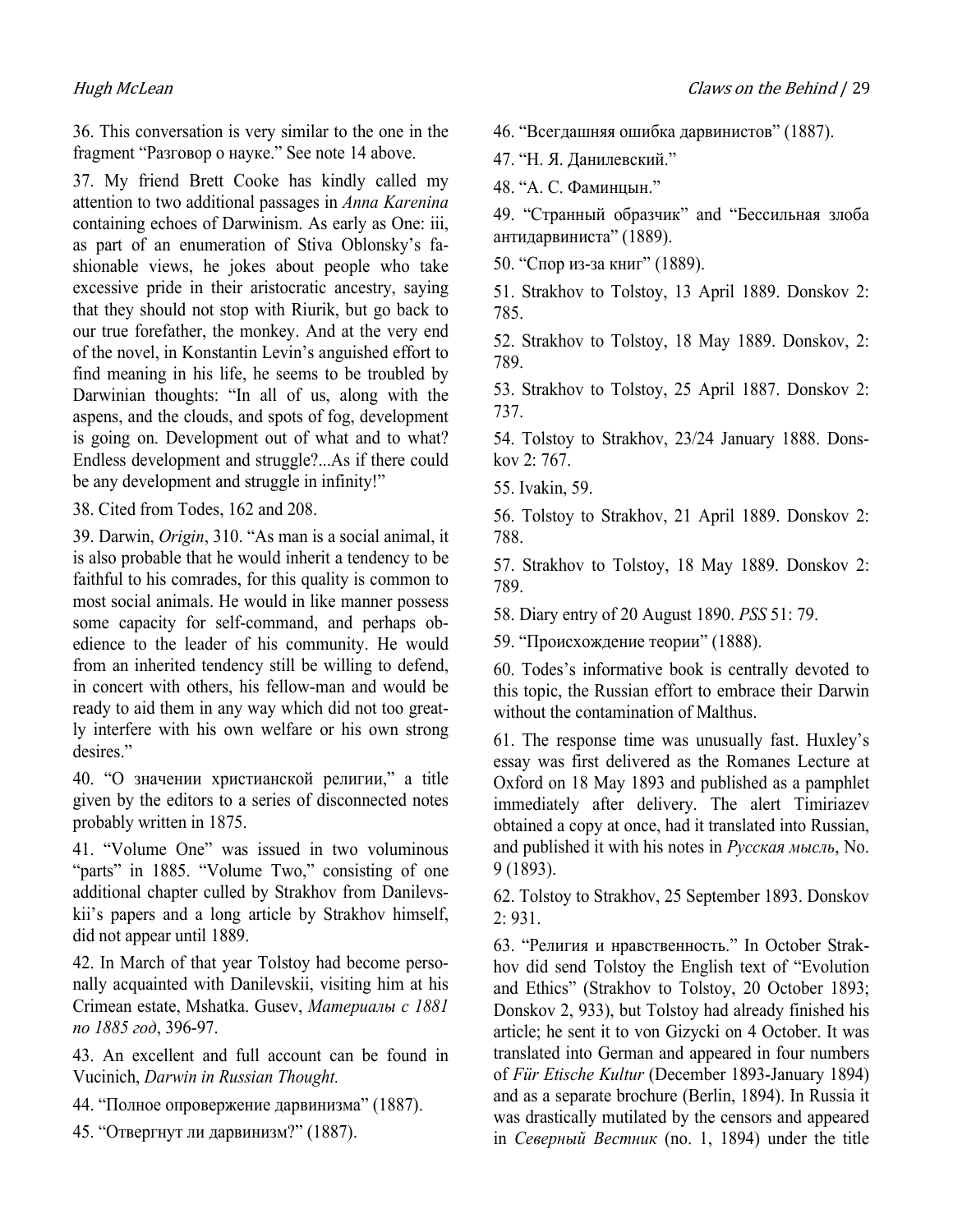"Противоречия эмпирической нравственности." I draw these details from V. S. Mishin's commentary in PSS 39: 225-29 and from L. D. Opul'skaia, 64-65.

64. I cite the edition edited, with excellent accompanying essays, by James Paradis and George C. Williams, 138.

- 65. Tolstoy inserts the English word here.
- 66. "О Шекспире и о драме" (1903-04)

67. "О «Вехах»" (1909). PSS 38: 290. Ernst Heinrich Haeckel (1834-1919) was a distinguished German biologist, an early follower of Darwin. Richard Avenarius (1843-96) was a German philosopher and positivist, originator of "empiriocriticism."

68. Tolstoy to S. L. Tolstoy and T. L. Sukhotina, 1 November 1910. PSS 82: 222-23. The letter was dictated to Aleksandra Tolstaia and signed by Tolstoy "in weakened handwriting." Later Sergei Tolstoy wrote: "Father attributed to me views of Darwinism, evolution and the struggle for existence, recalling the distant past—my conversations and arguments with him in my student days. In 1910, when I was already 47 years old, my views had greatly changed. They were little known to him, because to avoid arguments I rarely spoke with him about matters of principle." S. L. Tolstoy, 259.

# **Works Cited**

- Антонович, М. А. "Теория происхождения видов в царстве животных." Современник № 3 (1864): 63-107.
- Caro, E. "La démocratie devant la morale de l'avenir. " Revue des deux mondes (November 1, 1885): 5- 36.
- Чернышевский, Н. Г. (Старый трансформист). "Происхождение теории благотворности борьбы за жизнь." Русская Мысль, № 9 (1888): 79-114; rpt. Чернышевский, Полное собрание сочинений, ред. В. Я Кирпотин и др. Москва: Государственное издательство художественной литературы, 1951. 10: 737-72.
- Чехов, А. П. Переписка А. П. Чехова в двух томах. Москва: Художественная Литература, 1984.
- Данилевский, Н. Я. Дарвинизм: Критическое исследование. С. Петербург, Изд. Меркурия Елеазаровича Комарова, 1885.
- Данилевский. Н. Я. Россия и Европа. Взгляд на культурные и политические отношения славянского мира к германо-романскому. С. Петербург, Товарищество "Общественная Польза," 1871.
- Darwin, Charles. The Correspondence of Charles Darwin. Cambridge: Cambridge University Press, 1997.
- Darwin, Charles. The Origin of Species by Means of Yatural Selection; The Descent of Man: and Selection in Relation to Sex. Chicago: Encyclopedia Britannica, 1952.
- Дарвин, Чарлз. Происхождение человека и подбор по отношению к полу, ред. И. М. Сеченов. С. Петербург, 1871.
- Demars, Aline. Clémence Royer l'intrépide: la plus savante des savants. Paris: L'Harmattan, 2005.
- Донсков, А. А. Л. Н. Толстой и Н. Н. Страхов: Полное собрание переписки. 2 тома Ottawa: Slavic Research Group at the University of Ottawa and State L. N. Tolstoy Museum, Moscow, 2003.
- Dorothée, Michèle. La philosophie et l'anthropologie de Clémence Royer: Un exemple de circulation des idées philosophiques et scientifiques en France et en Europe dans la seconde moitié du XIXème siècle. Paris: Presses Universitaires de Septentrion, 1998.
- Фаминцын, А. С. "Н. Я. Данилевский и дарвинизм," Вестник Европы (Февраль 1889), 616-43.
- Георгиевскии, А. Б. "Особенности развития эволюционной теории в России." Развитие эволюционной теории в СССР (1917-1970-ые годы), ред. С. П. Микулинский и {. И. Полянский. Ленинград: Наука, 1983. 43-61.
- Гусев, Н. Н. Лев Николаевич Толстой: Материалы к биографии с 1855 по 1869 год. Москва: Академия Наук СССР, 1957.
- Гусев, Н. Н. Лев Николаевич Толстой: Материалы к биографии с 1881 по 1885 год. Москва: Наука, 1970.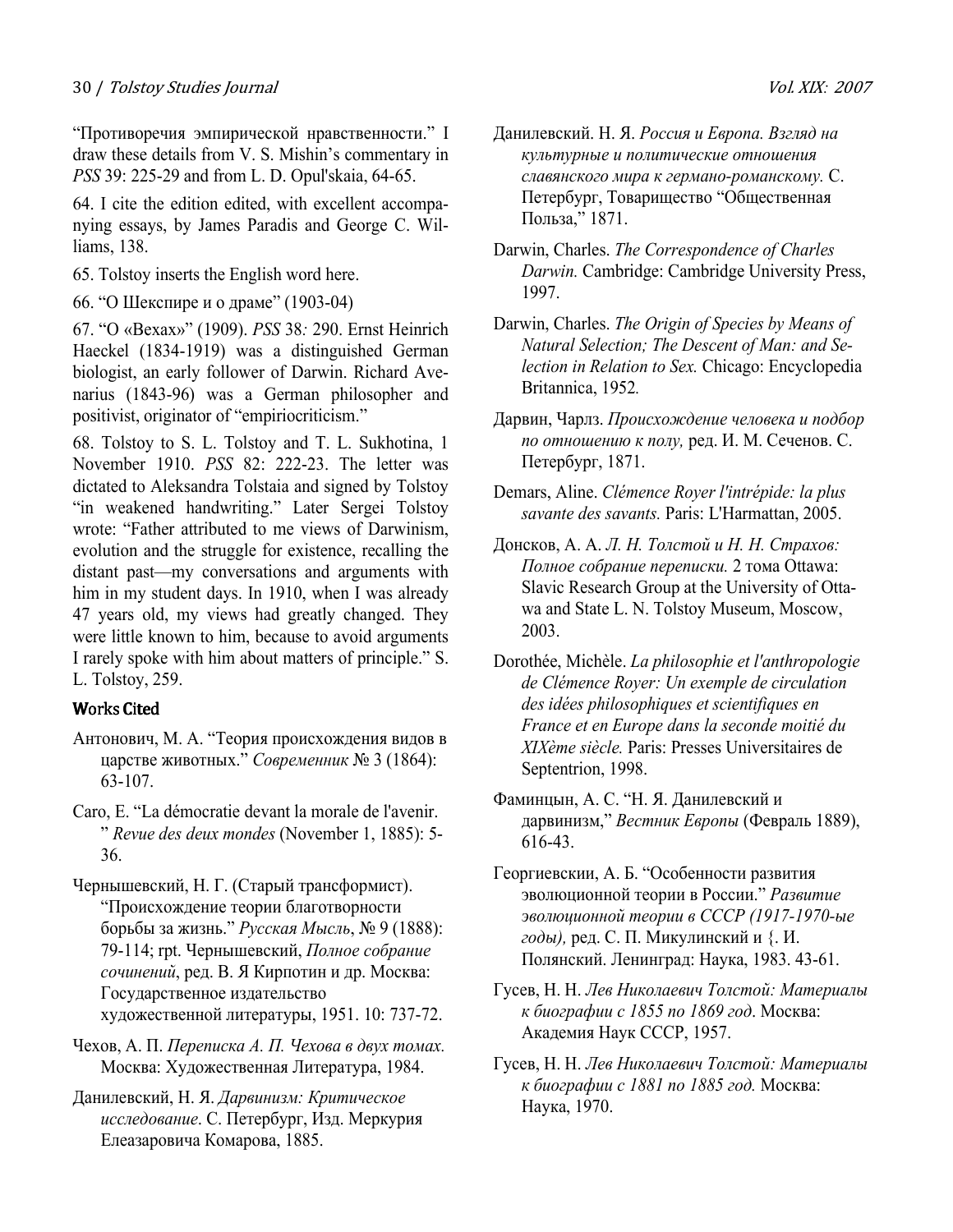- Huxley, Thomas H. Evolution and Ethics. London: Macmillan, 1893. Rpt. Evolution & Ethics: T. H. Huxley's Evolution and Ethics with New Essays on Its Victorian and Sociobiological Context. Ed. James Paradis and George C. Williams. Princeton: Princeton University Press, 1989.
- Ивакин, И. М. "Записки И. М. Ивакина." Литературное наследство, 69: Лев Толстой, 2. Москва: Академия Наук СССР, 1961, 21- 124.
- Kennan, George. "A Visit to Count Tolstoy." The Century Illustrated Monthly Magazine 34.2 (1887).
- Kline, George. "Darwinism and the Russian Orthodox Church." Continuity and Change in Russian and Soviet Thought. E. J. Simmons, ed. Cambridge: Harvard University Press, 1955. 307-28.
- Kropotkin, Petr. Mutual Aid: A Factor of Evolution. New York: Knopf, 1925.
- Macmaster, Robert E. Danilevsky: A Russian Totalitarian Philosopher. Cambridge: Harvard University Press. 1967.
- Опульская, Л. Д. Лев Николаевич Толстой. Материалы к биографии с 1892 по 1899 год. Москва: Российская академия Наук, 1998.
- Писарев, Д. И. "Прогресс в мире животных и растений." Русское слово № 4, 5, 6, 7, и 9 (1864). Rpt. Писарев, Полное собрание сочинений и писем в двенадцати томах, ред. Ф. Ф. Кузнецов и др. Москва: Наука,2003. 6: 7- 175.
- ---, "Промахи незрелой мысли." Русское слово № 12 (1864), 1-56. Rpt. Писарев, Полное, 3: 428- 473.
- ---. "«Три смерти», Рассказ графа Л. Н. Толстого." Рассвет № 12 (1859). Rpt. Писарев, Собрание сочинений в четырех томах. Москва: Госиздат Художественной Литературы, 1955. 1: 34-44.
- Рачинский, С. А. "Цветы и насекомые." Русский Вестник № 1 (1863): 347-396.
- Royer, Clémence. Théorie de l'impot ou la dîme sociale. Paris: Guillaime et Cie, 1862.
- Rogers, James Allen. "Charles Darwin and Russian Scientists." Russian Review 19 (1960): 371-83.
- Rogers, James Allen. "The Reception of Darwin's Origin of Species by Russian Scientists." ISIS 64 (1973): 484-503.
- Rogers, James Allen. "The Russian Populists' Responses to Darwin." Slavic Review 22.3 (1963): 456-68.
- Страхов, Н. Н. "Суждение А. С. Фаминцына о Дарвинизме Н. Я. Данилевского." Русский Вестник (Апрель 1889); rpt. Борьба с Западом в русской литературе, 3ье изд., ред. И. П. Матченко (Киев 1897), 2: 421-44.
- Страхов, Н. Н. "Дурные признаки." Время, № 11 (1862). Rpt. Страхов, Н. Н., Критические статьи, ред. И. П. Матченко (Киев 1902), 2: 379-96.
- Страхов, Н. Н. О методе естественных наук и значении их в общем образовании С. Петербург, 1865.
- Страхов, Н. Н. Мир как целое С. Петербург, 1872.
- Страхов, Н. Н. "О развитии организмов. Попытка точно поставить вопрос." Природа, № 1 (1874).
- Страхов, Н. Н. "Переворот в науке." rpt. Страхов, Н. Н. Борьба с Западом 2: 250-70.
- Страхов, Н. Н. "Полное опровержение дарвинизма." Русский Вестник № 1 (Январь 1887); rpt. Борьба с Западом 2: 281-342.
- Страхов, Н. Н. "Спор из-за книг Н. Я. Данилевского." Русский Вестник (Декабрь, 1889); rpt. Борьба с Западом 2: 445-65.
- Страхов, Н. Н. "Всегдашняя ошибка дарвинистов." Русский Вестник (Ноябрь-Декабрь, 1887); rpt. Борьба с западом 2: 343- 420.
- Тимирязев, К. А. "Книга Дарвина, ее критики и комментаторы." Отечественные записки, № 8 (1864), 880-912 и № 12, 859-82.
- Тимирязев, К. А. Краткий очеерк теории Дарвина С. Петербург, 1865 et seq.
- Тимирязев, К. А. "Отвергнут ли дарвинизм?" Русская мысль (Май-Июнь 1887).